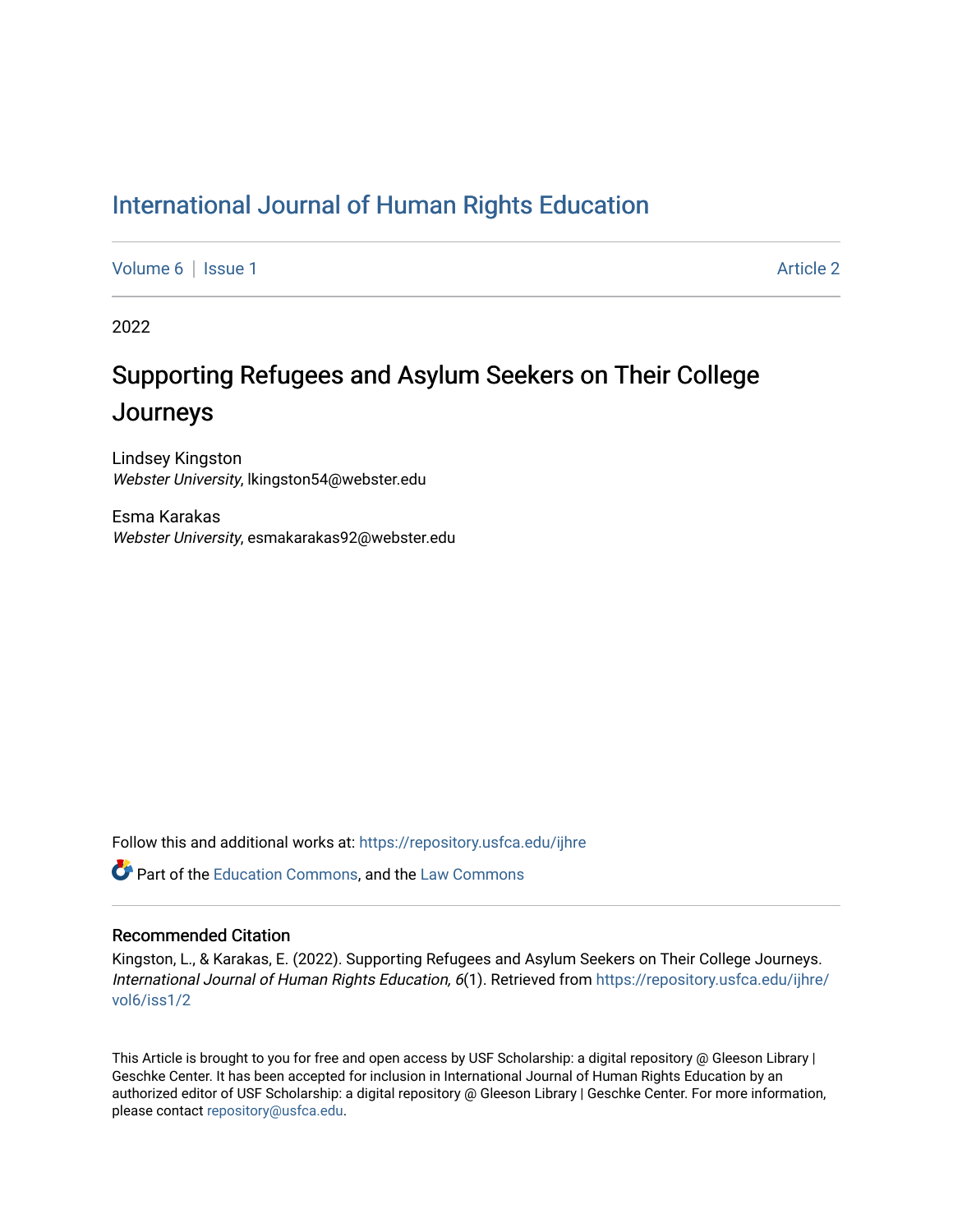# Supporting Refugees and Asylum Seekers on Their College Journeys

Lindsey N. Kingston<sup>\*</sup> and Esma Karakas\*\*

#### **Abstract**

*Armed conflict and political repression have created a refugee crisis in higher education, interrupting many students' university educations or blocking young people from beginning their studies in the first place. This article outlines preliminary research findings from an ongoing project centered on improving displaced students' access to American higher education. Motivation for this research stems from the values inherent to human rights education (HRE). Preliminary research data drawn from qualitative interviews with ten forcibly displaced students (or former students) living in Saint Louis, Missouri, highlight how refugees and asylum seekers face unique challenges in accessing higher education. In particular, this study offers seven* 

<sup>\*</sup> **Lindsey Kingston** is an Associate Professor of International Human Rights at Webster University in Saint Louis, Missouri. She serves as the Director of the Institute for Human Rights and Humanitarian Studies. Kingston edited *Human Rights in Higher Education: Institutional, Classroom, and Community Approaches to Teaching Social Justice* (Palgrave Macmillan, 2018) and authored the monograph *Fully Human: Personhood, Citizenship, and Rights* (Oxford University Press, 2019). [lkingston54@webster.edu](mailto:lkingston54@webster.edu)

**Esma Karakas** is a 2020 graduate of Webster University, where she earned an undergraduate degree in International Human Rights with a minor in Women, Gender, and Sexuality Studies. Esma is originally from Turkey and came to the United States in 2015 to pursue her higher education. Esma plans to attend law school and focus on immigration law. [esmakarakas92@webster.edu](mailto:esmakarakas92@webster.edu)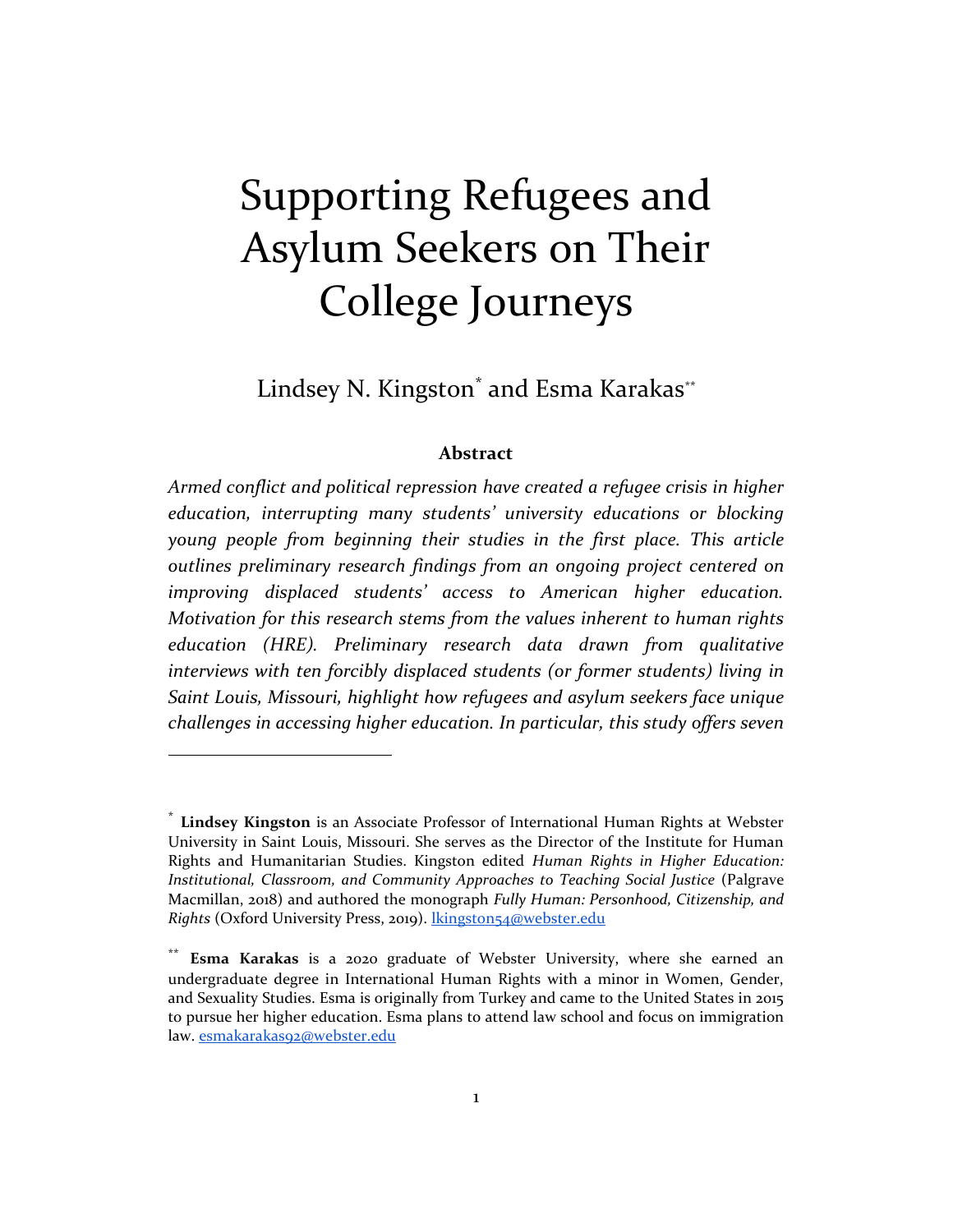*initial findings to consider: (1) Displaced students often struggle to understand the complicated American higher education system, including navigating admissions and financial aid. (2) They primarily rely on their personal social networks to garner information about higher education, which leads to both positive and negative consequences. (3) Cultural differences sometimes challenge displaced students' attempts to integrate into their new communities. (4) Family relationships and cultural dynamics at home can also impact their educational plans. (5) Faculty sometimes fail to understand the challenges facing displaced students, particularly in relation to language barriers. (6) Yet, faculty members and other support staff are often key for encouraging these students to continue their studies. (7) Administrators tend to confuse international students in general with displaced students, leading to various bureaucratic obstacles. While this preliminary data illustrates the need for further study, it also offers starting points for supporting displaced students on their college journeys. Financial aid opportunities for asylum seekers, training for faculty and university staff, and building awareness and solidarity on campus are all essential components for making higher education more welcoming and accessible for this vulnerable student population.*

**Keywords:** Refugees, Asylum Seekers, Higher Education, Right to Education

#### **Introduction**

rmed conflict and political repression have created a refugee crisis in higher education, interrupting many students' university educations or blocking young people from beginning their studies Im the first place. Worldwide, only one percent of forcibly displaced persons<sup>1</sup> educations or blocking young people from beginning their studies in the first place. Worldwide, only one percent of forcibly displaced person attend university compared to a 37 percent global average (United Nations

<sup>1</sup> Forced displacement (also referred to as "forced migration") covers a wide range of phenomena, including involuntary movement (both across international borders and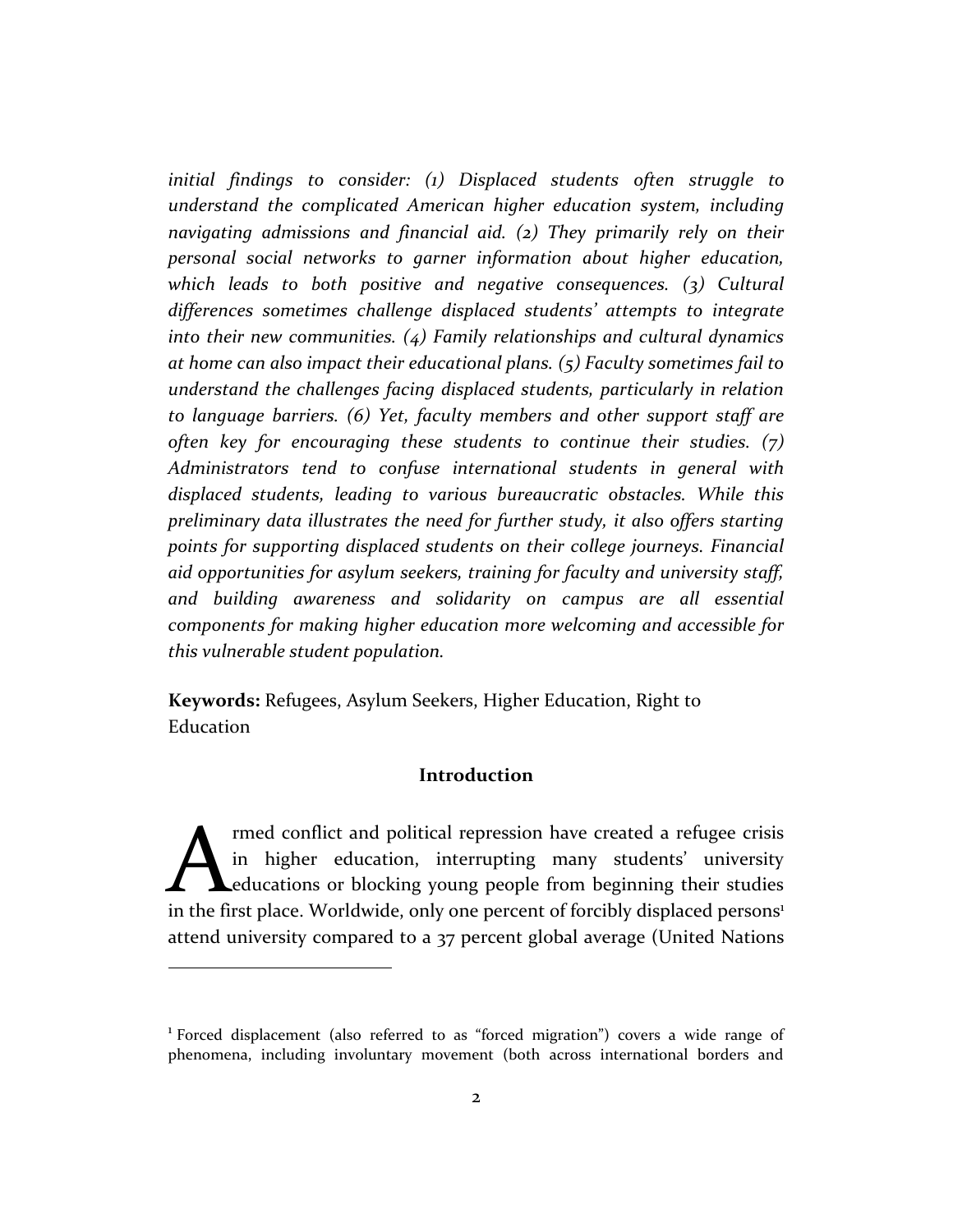High Commissioner for Refugees, 2018, p. 25). Intellectual communities have been decimated by war and persecution in conflict states, while access to higher education in countries of refuge and resettlement is often obstructed by a range of barriers. One study shows that 23 percent of refugee men and 27 percent of refugee women over the age of 25 have not completed high school upon their arrival in the United States (Dryden-Peterson, 2016, p. 134). "The problem is snowballing," explains James King, a senior research and communications manager at the Institute of International Education's (IIE) Scholar Rescue Fund. "You now have 25 year-olds who would have gone to university when they were 22 but have never been able to access it" (quoted in Redden, 2015). Yet despite these delays, displaced young people are often determined to pursue higher education. Research data highlights how they are "hungry for higher education, not just for the acquisition of newly acquired skills, but also for the expanded perspective offered through the experience" (Crea, 2016, p. 21). Displaced young people also show strong aspirations for overcoming pre-migration experiences to attain educational goals – even in the face of multiple systemic barriers (Shakya et al., 2010).

This article outlines preliminary research findings from an ongoing project focused on improving displaced students' access to American higher education. Motivation for this research stems from the values inherent to human rights education (HRE)<sup>2</sup> — including fostering empathy and

inside a single country) due to environmental disasters, conflict, famine, large-scale development projects, and other issues. Displaced persons include asylum-seekers, refugees, and the internally displaced (United Nations High Commissioner for Refugees, 2016; see also International Organization for Migration, 2011).

<sup>&</sup>lt;sup>2</sup> The United Nations Declaration on Human Rights Education and Training defines human rights education as comprising "all educational, training, information, awarenessraising and learning activities aimed at promoting universal respect for and observance of all human rights and fundamental freedoms and thus contributing to, inter alia, the prevention of human rights violations and abuses by providing persons with knowledge, skills and understanding and developing their attitudes and behaviors, to empower them to contribute to the building and promotion of a universal culture of human rights" (United Nations Human Rights Council, 2011).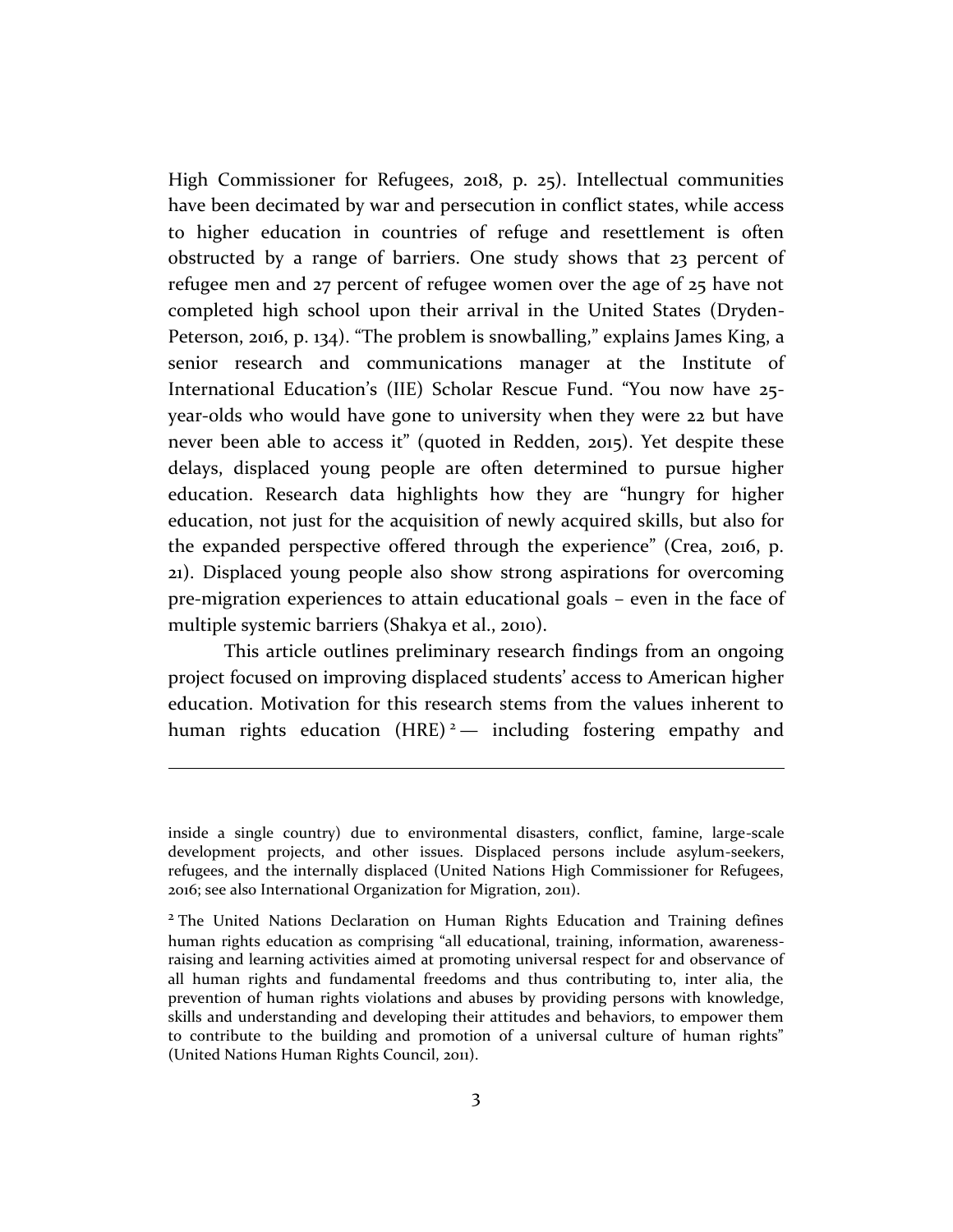solidarity with those whose rights are threatened, promoting a sense of human dignity regardless of differences, and respecting norms of social justice (The Advocates for Human Rights, n.d.; United Nations Human Rights Council, 2011). Studying the needs of this vulnerable population is vitally important because "asylum-seeking and refugee young people place education as a central aspiration" and education is linked to greater integration and healing (Gateley, 2015, p. 29, 36). Indeed, "educational experiences in post-migration contexts have critical impacts on the resettlement process and overall well-being for refugee immigrants'' and existing studies show that many refugee students express aspirations for pursuing higher education specifically (Shakya et al., 2010, p. 67, 69). At the same time, this study addresses an important research gap: "While there is a growing body of research on the integration of immigrants, policyrelevant research on refugee children and youth from an educational perspective is rather limited, fragmented and case specific" (Cerna, 2019, p. 4).<sup>3</sup> Our ultimate project goals include seeking solutions and identifying best practices for addressing these challenges, as well as creating resources to assist university educators in supporting their displaced students.

Preliminary research data drawn from qualitative interviews with ten forcibly displaced students (or former students) living in Saint Louis, Missouri, highlight how refugees and asylum seekers face unique challenges in accessing higher education. In particular, this study offers seven initial findings to consider: (1) Interviewees often struggled to understand the

<sup>3</sup> Notably, most existing scholarship focuses on the education of refugee *children,* rather than addressing the needs of college-aged displaced students. A review of the literature shows that "schools play a critical role in helping refugee children find some sense of safety and helping maximize their learning potential" (Thomas, 2016, p. 194), for instance, although refugee children face challenges such as language barriers, teacher-centered pedagogy, and discrimination in school settings (Dryden-Peterson, 2016). Indeed, refugee children face a cumulative risk for educational disadvantage (Graham et al., 2016) that certainly impacts their pursuit of higher education. While this research is important and relevant, more attention to displaced students in higher education is sorely needed – particularly since many young people are experiencing forced displacement for the first time while in high school or in the midst of their college studies back home.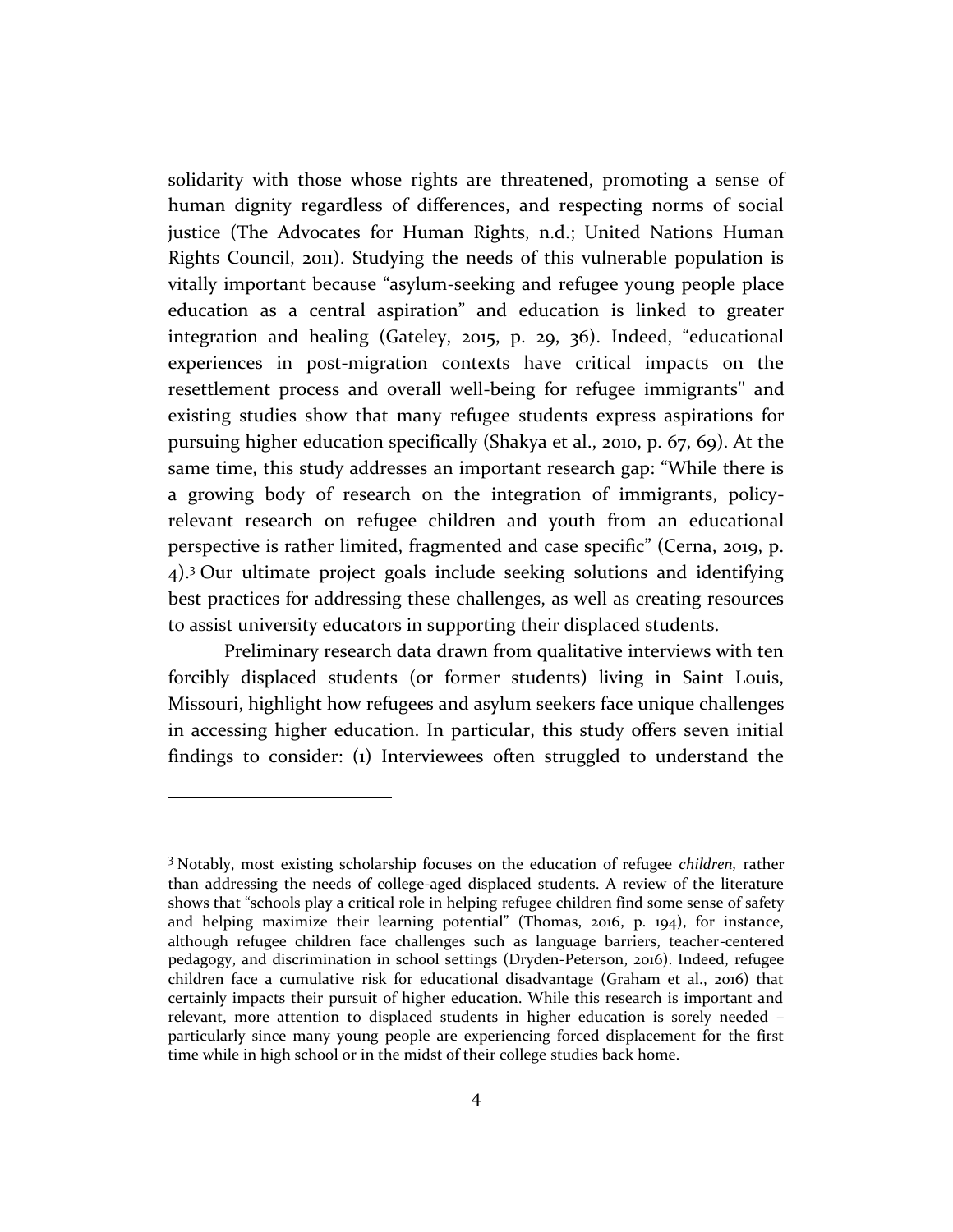complicated American higher education system, including navigating admissions and financial aid. (2) They primarily relied on their personal social networks to garner information about higher education, which led to both positive and negative consequences. (3) Cultural differences sometimes challenged respondents' attempts to integrate into their new communities. (4) Family relationships and cultural dynamics at home could also impact their educational plans. (5) Faculty sometimes failed to understand the challenges facing interviewees, particularly in relation to language barriers. (6) Yet, faculty members and other support staff were often key for encouraging these students to continue their studies. (7) Administrators tended to confuse international students in general with our displaced respondents, leading to various bureaucratic obstacles. While this preliminary data illustrates the need for further study, it also offers starting points for supporting displaced students on their college journeys. Initial interviews point toward the need for financial aid opportunities for asylum seekers, training for faculty and university staff, and building awareness and solidarity on campus as essential components for making higher education more welcoming and accessible for this vulnerable student population.

#### **Displaced Students – Background**

In countries of resettlement and asylum, universities struggle to meet the growing demand for higher education among displaced youth – particularly since education is a vital component for meaningful integration into new societies, as noted above. Participation in higher education is an essential component for social inclusion, which "is centrally concerned with ensuring people are able to participate fully in the societies in which they live, and in so doing that their unique identities are represented and respected" (Whiteford, 2017, p. 59). Lindsey N. Kingston (2019), one of the authors of this article, argues that education is an essential right that provides people with a sense of purpose. "Rights to 'purpose' revolve around the basic rights and protections necessary to put a life of dignity within reach" – they are "the things that define us as individuals and bring us joy and fulfillment" (p. 5). Yet one of the most striking examples of threatened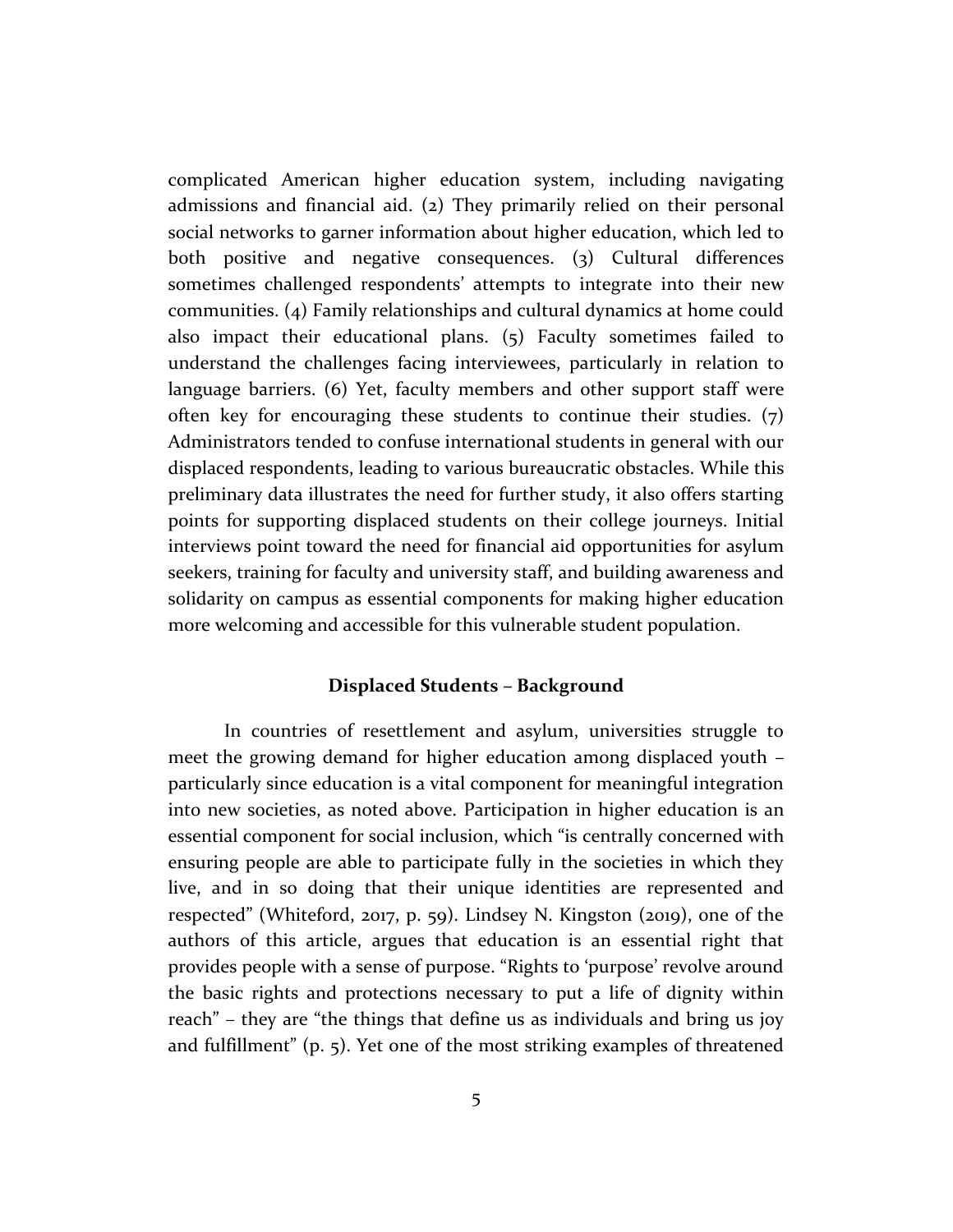rights to purpose stems from obstacles to education. That is true throughout the displacement process – when students are initially forced from their homes, when they have limited educational opportunities in camps, and when they face serious challenges to grade school and higher education after resettlement (Kingston, 2019, p. 94-96).

A limited number of scholarship programs support higher education for displaced students. For example, the Albert Einstein German Academic Refugee Initiative (DAFI) offers refugee students the possibility of pursuing an undergraduate education in their country of asylum. With funding from the German government and private donors, it has supported more than 12,000 students since 1992 (United Nations High Commissioner for Refugees, 2017). The United Nations High Commissioner for Refugees (UNHCR) (2015) advocates for a "do no harm" approach to ensure that refugee access to higher education is inclusive, non-discriminatory, and rights-protective. The organization notes that scholarships should cover the full course of study, as well as living costs for students and perhaps close family members, since "intensive, long-term support" is often necessary for displaced students to benefit meaningfully from higher education (p. 3). However, it is notable that those with pending asylum claims are frequently ineligible for such scholarships. In the United States, asylum-seeking students may be granted permission to work legally but still cannot access federal financial aid (including loans) before their asylum claim is approved and they are granted refugee status (Federal Student Aid., n.d.) – a process that could take years. While some universities and organizations offer scholarships for non-citizens, these programs are open to all international students – not just displaced people – and competition for this limited funding is stiff (for instance, see Ing & Bhardwa, 2018).

Despite existing scholarship initiatives, there is an enormous gap between opportunity and demand – and tuition assistance may not be enough. Displaced students often lack certifications, such as school records or exam results, or those qualifications are not recognized as equivalent to the local system in their new countries. The UNHCR (2018) warns that "not recognizing refugees' unique situations and barring them from the next level of their education because of bureaucracy is callous and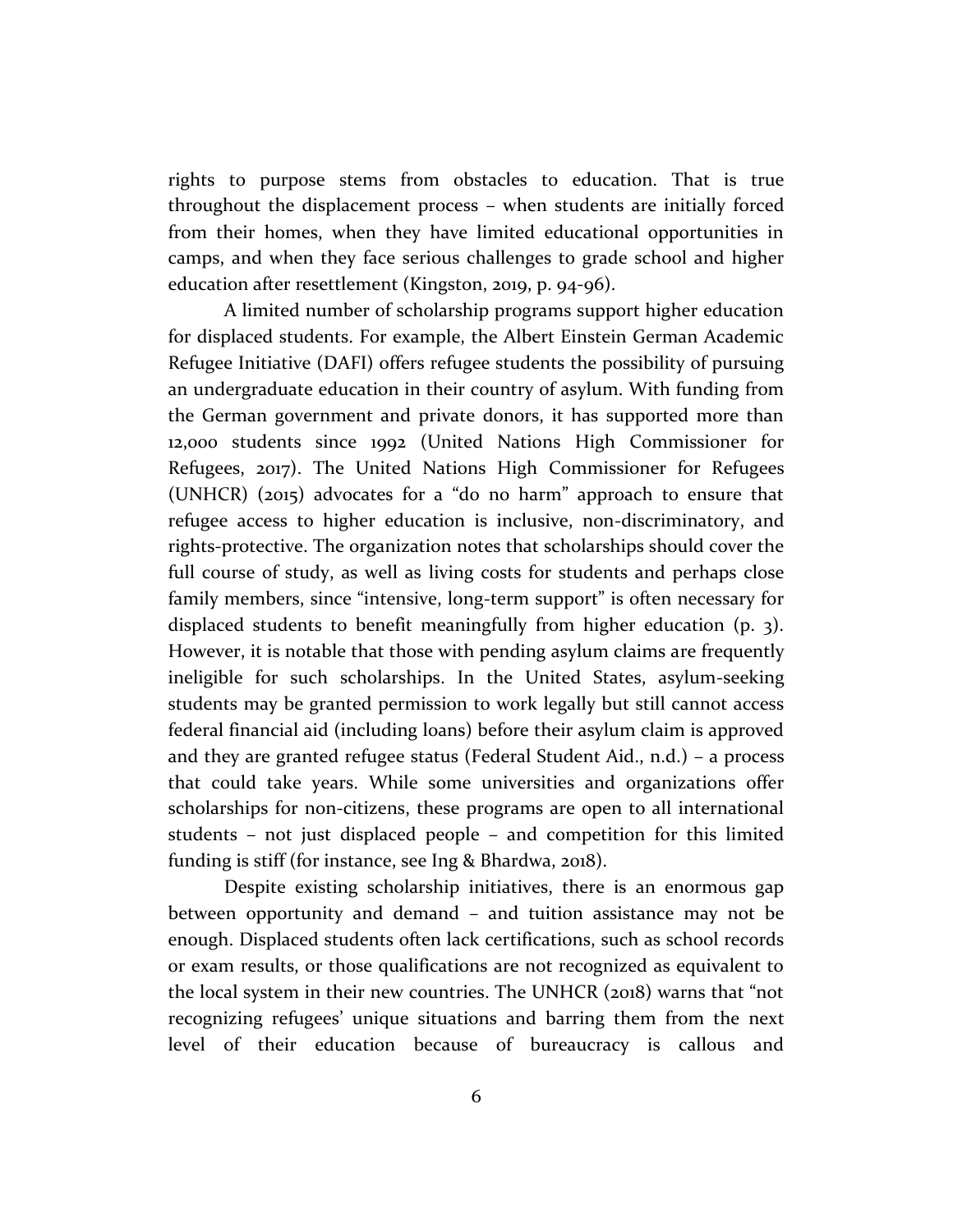counterproductive" (p. 25). Resettled students often have pre-resettlement educational experiences in low-income countries that stymie future scholarship; language barriers, teacher-centered pedagogy, and discrimination often thwart earlier attempts to receive an education (Dryden-Peterson, 2016). Students in the University of East London's OLIve course, a college prep program, recently echoed these concerns. They outlined a list of their challenges to higher education: Uncertain immigration status, finances, inability to recognize previous qualifications, language requirements, trauma, disconnect with academic skills and culture, lack of support and information, exclusion, and ever-changing immigration and educational polices (OLIve course students, IT trainer and director, 2019). In response to many of these concerns, universities are urged to "cut red tape relating to the admissions process, open study places for refugee students, and provide counseling and other services to traumatized students and their families" (De Wit & Altbach, 2016, p. 10).

Existing research suggests that universities are often unfamiliar with the challenges facing displaced students and lack "best practices" for supporting these student communities. Bureaucratic infrastructures are ill equipped to assist these students, both in terms of knowledge gaps and the inability to bridge cross-cultural divides. In the United Kingdom, for instance, refugees are often counted alongside other types of migrants; educational institutions do not acknowledge the specificity and multiplicity of issues faced by displaced persons, thus inhibiting opportunities and compounding their precarious position within British society (Gately, 2015). Research from Australia suggests that students from refugee backgrounds don't view "cold" (unfamiliar/formal) institutional support as being focused on their particular needs, but rather prefer "warm" (familiar/formal) support from trusted sociocultural brokers or "hot" (familiar/informal) support within their own communities or student cohorts (Baker et al., 2018). The situation appears much the same in the United States, where data on the experiences of refugee students is far more limited. Indeed,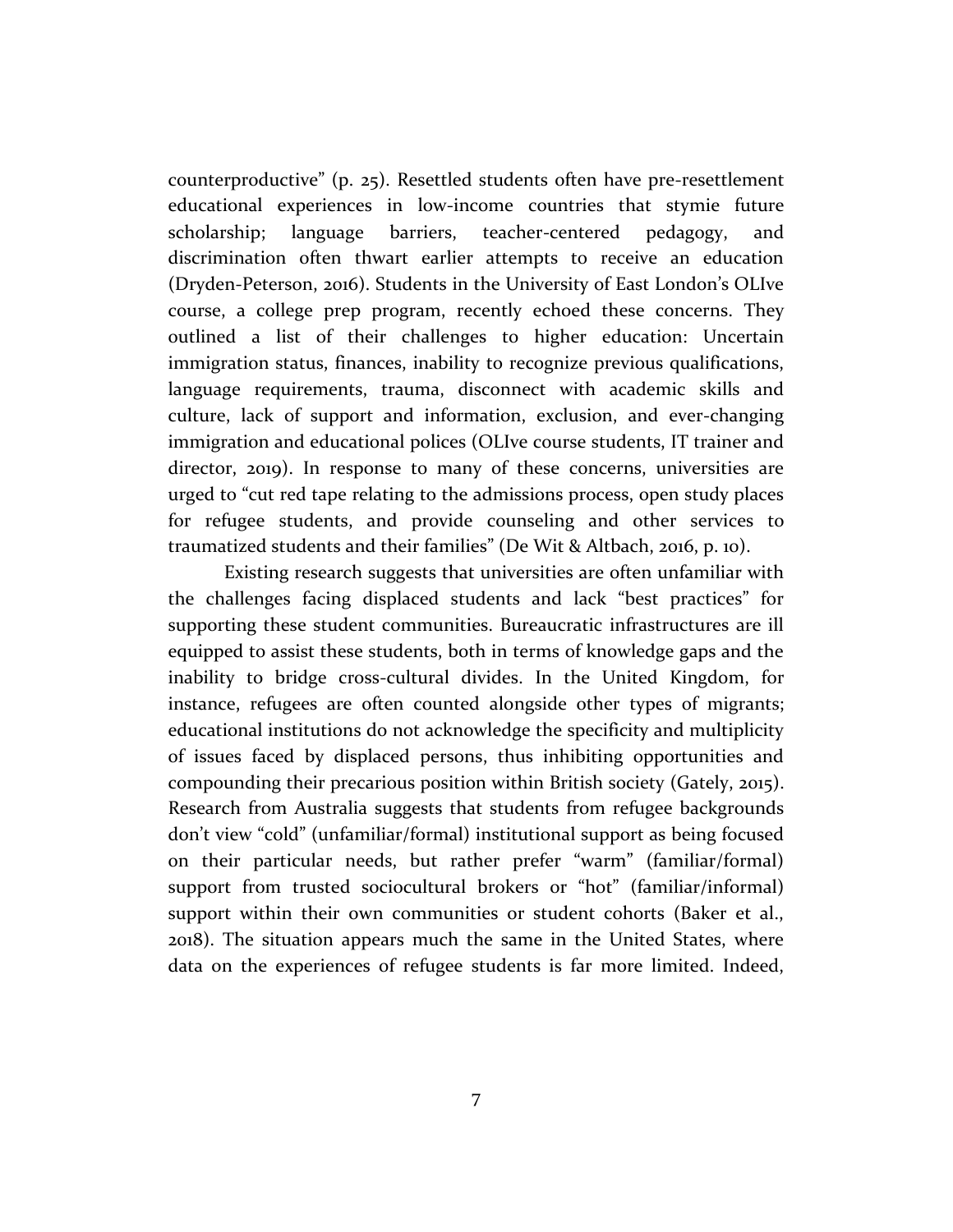research on and support for displaced students in the U.S. has fallen significantly since former President Donald Trump drastically cut refugee resettlement in 2017<sup>4</sup> (see: Migration Policy Institute, 2017). Studies among potential U.S. college students—that is, refugee students in American high schools—provide starting points for conceptualizing their educational challenges, however. Scholars have recently highlighted how African-born Muslim refugee youth navigate social, religious, and linguistic marginalization in U.S. high school classrooms (Park, 2017), for instance, and investigated how Burmese refugee students adjust to public high school in the U.S. Midwest (Tandon, 2016). Those studies highlight a variety of cultural and bureaucratic obstacles for displaced students in the American educational system.

#### **Research Project and Methods**

Situated in one of the United States' hubs of refugee resettlement, researchers at Webster University have the opportunity to engage in vital discussions aimed at alleviating this refugee crisis in higher education. Saint Louis has welcomed thousands of resettled refugees and asylum-seekers, including displaced Bosnians in the 1990s and more recent arrivals from throughout the Middle East, Southeast Asia, and Africa (International Institute, n.d.; Singer & Wilson, 2006). Indeed, the city hosts a number of organizations dedicated to providing services and advocacy for displaced

<sup>4</sup> While the future of the U.S. Refugee Resettlement Program remains uncertain, refugees and asylum-seekers already within the country often remain focused on attaining higher education. Blake Hamilton, a refugee resettlement specialist at the International Institute in Saint Louis, noted in 2016 – before Trump's executive order – that approximately 30 percent of the area's 1,200 new arrivals have some form of higher education. Almost all wanted to continue their education, usually at four-year universities rather than community colleges, once they have established themselves in the U.S. (personal communication, November 14, 2016).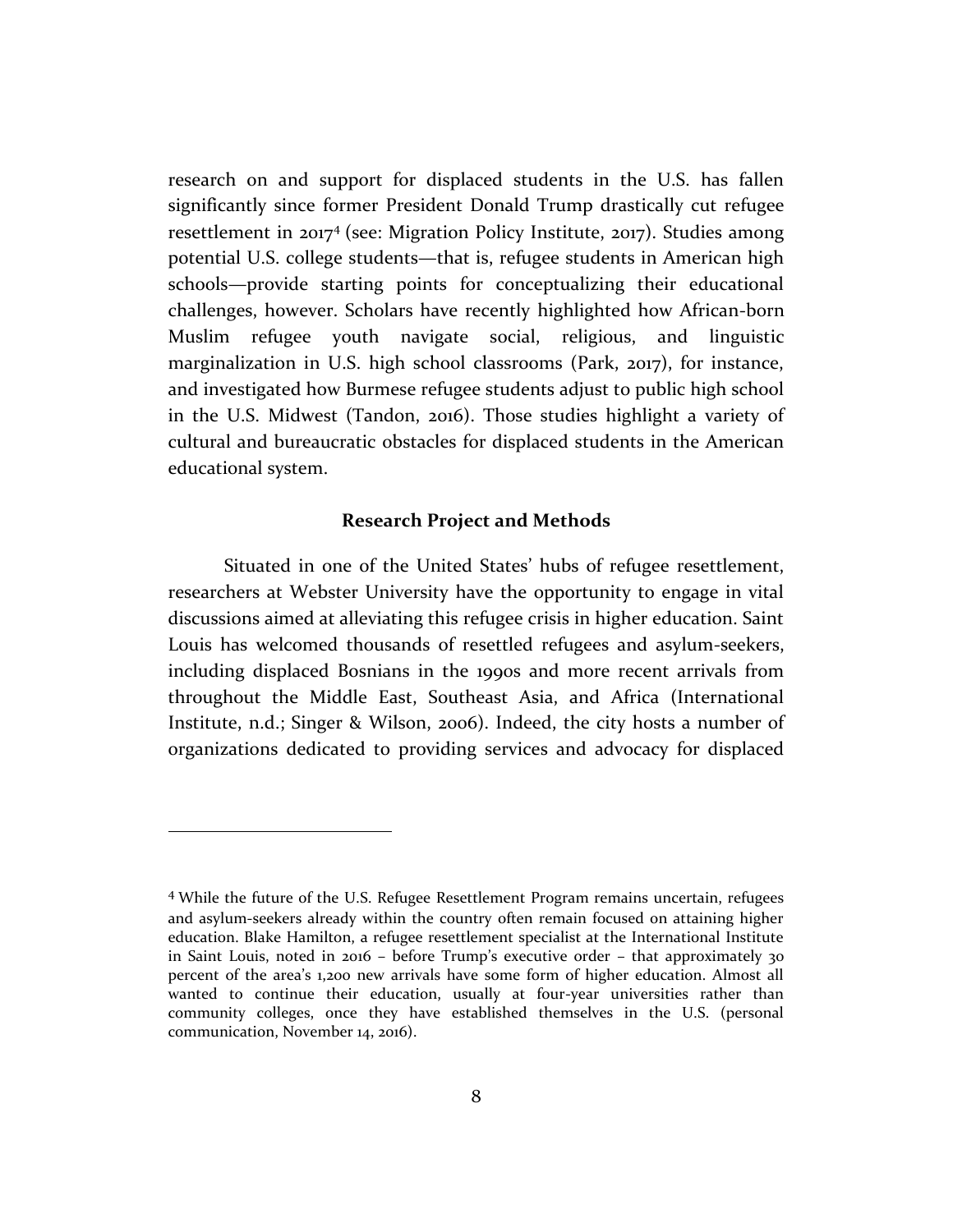people.<sup>5</sup> The existing literature highlights the complex relationship between displaced "newcomers" and the American citizenry – including within centers of resettlement such as Saint Louis, where resettled refugee populations often benefit struggling urban centers (Besteman, 2016; Çağlar & Schiller, 2018). However, few agencies tasked with assisting resettled refugees and asylum seekers have the infrastructure (or funding) to track clients after initial services are provided; once individuals and families are relatively "settled" in their new communities, or have migrated onward to different locations within the United States, their relationship with those agencies often ends abruptly. As a result, data about long-term successes and challenges remains limited – a research gap that this study begins to address.

Interviews centered on exploring the displaced students' experiences with American higher education, paying particular attention to the obstacles they faced in pursuing their studies. Participants were college students (over the age of 18) who were also refugees or asylum seekers living in Saint Louis.<sup>6</sup> Data was collected using semi-structured qualitative

<sup>5</sup> For instance: The International Institute (n.d.) collaborates with the U.S. State Department to assist resettled refugees in their transition to American life. The organization offers essential economic and cultural integration services, including English classes, employment, orientation, and citizenship preparation. Grassroots organizations such as Welcome Neighbor STL and their partner St. Louis Teens Aid Refugees Today (START) offer emotional and social support to the city's refugee and immigrant community, mostly by volunteer initiatives. Welcome Neighbor STL (n.d.) hosts "supper clubs" to connect newcomers and Americans at community meals, which recently expanded to include catering services and baklava sales to provide refugee women with income opportunities. The Immigrant & Refugee Women's Program (n.d.) matches volunteer teachers with adult immigrant and refugee learners to develop English and life skills, as well as to promote intercultural communication and understanding.

<sup>6</sup> Participants who were "resettled refugees" were granted refugee status under terms of the 1951 U.N. Refugee Convention and resettled to the United States via the U.S. State Department's refugee resettlement program. Asylum seekers are those who left their home countries to seek protections in another country, with special protections outlined under the 1951 Convention. They have legally claimed asylum and are waiting to determine if they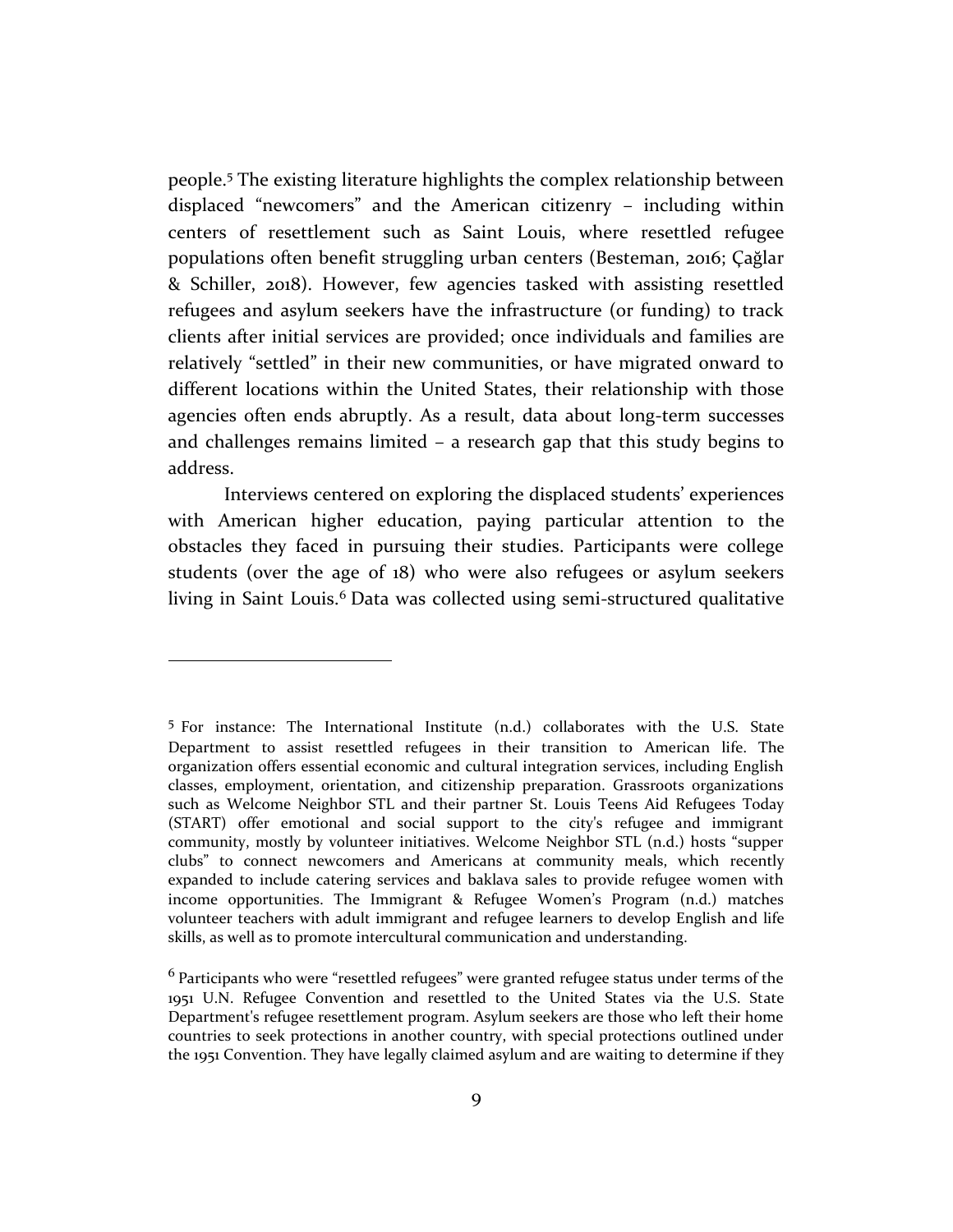interviews lasting between 30 to 60 minutes. Notably, semi-structured interviews are commonly used by social scientists "because there is a degree of structure that allows for cross-referencing across interview participants, but there is also scope for more in-depth probing on issues of interest" and are less likely to miss "important insights" that more narrow, structured interviews could miss (Lamont, 2015, p. 84). Therefore, most interview questions were intentionally open and broad, providing respondents with the opportunity to share a wide range of reflections and stories. (For sample semi-structured interview questions, see the appendix.) Interviews were conducted in private rooms within public places, such as at community centers, churches, and libraries. Language interpretation was unnecessary, since participants had all acquired the language proficiency necessary to communicate effectively in English.

Preliminary research findings are based on interview data with ten respondents. The interviewees ranged in age from 20 to 36 years old and originated from conflict-affected countries in Eastern Africa, Eastern Europe, and the Middle East and North Africa (MENA) region. Four respondents were resettled refugees, three applied for (and were granted) asylum in the United States after arriving on temporary visas, and two had asylum cases pending. A tenth respondent offers an interesting case; they were born in the U.S. to foreign parents and therefore hold U.S. citizenship, but they spent their childhood overseas. Despite their legal status, they returned to the U.S. due to forced displacement and identify as a member of the refugee community. Respondents were all currently enrolled in American community colleges or universities or had graduated from the system in recent years. These initial interviews offer important preliminary research themes for further consideration.

will be afforded refugee status. Others were granted refugee status, which comes with the right to remain in the United States (see International Organization for Migration, 2011).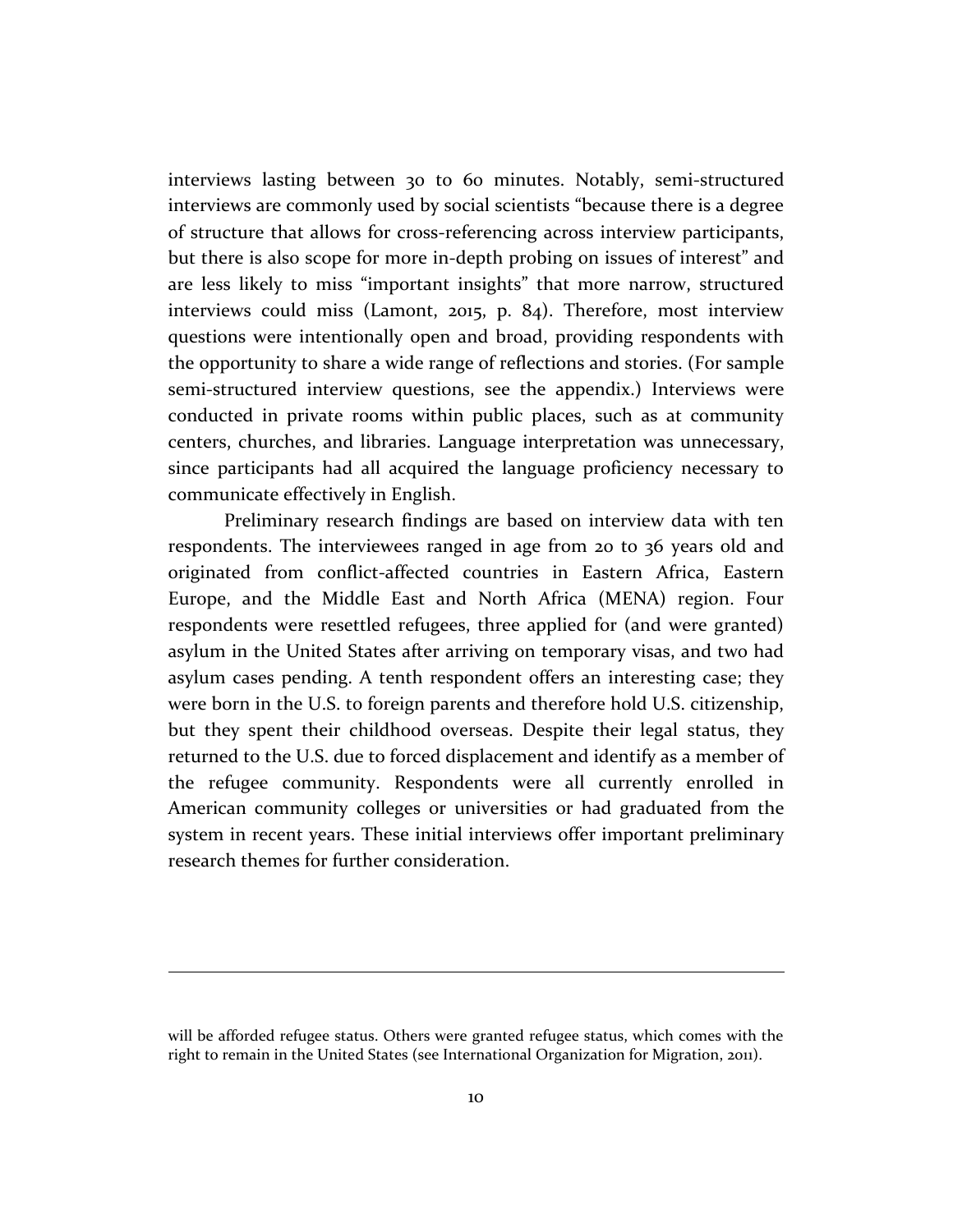#### **Findings on Refugees' Higher Education Experiences**

First, displaced students interviewed for this study highlighted challenges associated with understanding the complex American higher education system, including navigating the admissions process and applying for financial aid. "When I was in high school, I didn't know where to apply – how should I know where to apply? My parents never went to college," said Honorine<sup>7</sup> (22, Burundi). Hassan (22, Syria) noted that "almost everyone at school has some idea about how the system worked, but not me." He added that when he tried to ask advisors questions, their explanations assumed that he already had a working knowledge of U.S. higher education: "They do not know how it is to be here and not know anything." Fatima (20, Iraq) is responsible for filling out her financial aid paperwork, since her parents lack the language skills to do so. She notes that this process scares her, and that she fears accidentally filling something out incorrectly and "going to jail." When seeking academic guidance, she has encountered academic advisors who were vague and unhelpful – and that has discouraged her from scheduling further appointments. "In terms of more personal guidance, I think it's a little lacking," she said. When it comes to applying for scholarships, she says she often feels like she's "not worthy" of them compared to other students. Indeed, most respondents noted the need for scholarships aimed at supporting refugee students. "Refugee students need scholarships. Most people are scared, they don't want to go into debt," said Immaculee (21, Tanzania). She added that a lot of scholarships require essays, but refugees struggle to write in English. They are at a disadvantage compared to native speakers and "it's hard to compete." Fatima notes that many scholarships are for specific fields of study, but that excludes students like her who are still figuring out their next steps. Sometimes the terminology associated with applying for

<sup>7</sup> Names were changed to protect the identities of respondents. Interviewees' age and country of origin are noted on first reference.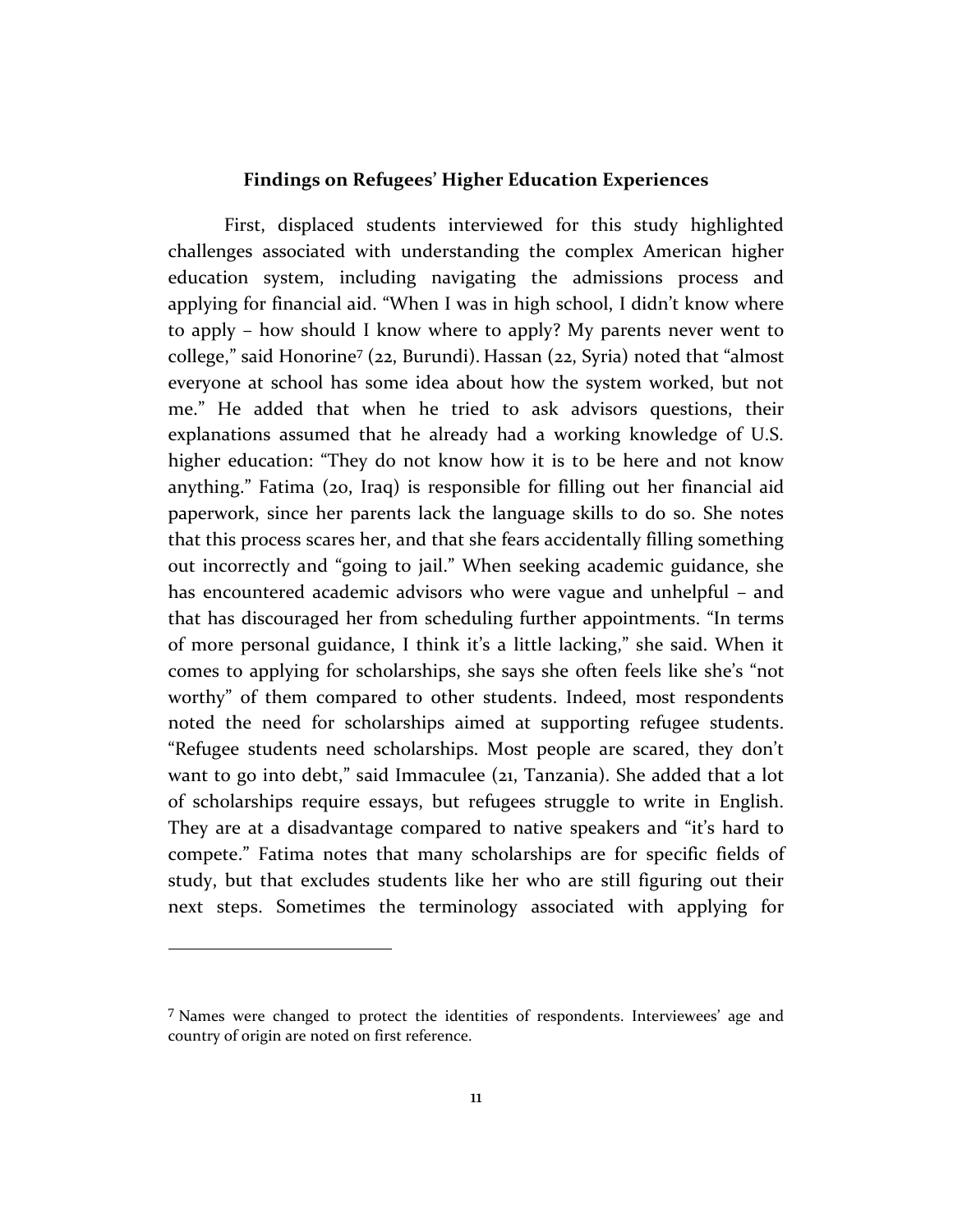admission and aid is also confusing; few administrators take the time to explain the difference between "subsidized" and "unsubsidized" loans, for example. Yusuf (33, Turkey) took on multiple jobs to pay for his education after financial requests were denied, leaving him with little time and opportunity to get involved on campus or make community connections. "There [were] no scholarships… they want you to be a citizen or a permanent resident," he said. "I was trying to survive… I could not attend anything. And this is going to have a negative impact on my career."

Second, interviewees primarily rely on their personal social networks for information about higher education – with positive and negative consequences. "You learn your information from your community," said Murat (24, Turkey). "Not your government, not your public system…You're just not sure where else to go. I have friends in Germany, and they get a social worker to help them. Here, it's up to you. I'm always searching Google." He chose his college based on a friend's advice, and he admits that he's heavily dependent on that friend for filling out paperwork and decision-making. Gökhan (25, Turkey) relied on a friend to help him complete his online application, visit campus, and enroll in courses at first. He chose his institution, in large part, because "there are other Turkish immigrants who go there." He said that his school sends him emails about federal aid and other resources, but it is "really overwhelming" and he mostly asks friends to answer questions and help him navigate the system. Fatima similarly responded: "I talk to people that I know and I listen to their experiences," noting her parents don't understand the American system and she has anxiety about going to academic counselors after having a bad experience. Those negative experiences can have community-wide repercussions, she admits; while networks are important sources of information, community members can also discourage students from continuing their studies if they've witnessed or experienced frustrating challenges. Immaculee contends that many refugee students to go university or community college and "see how hard it is. They decide they'd rather work or get married," and that message is communicated to other refugee students in their community. Many of her friends experienced this, struggling especially with English reading and writing. "High school is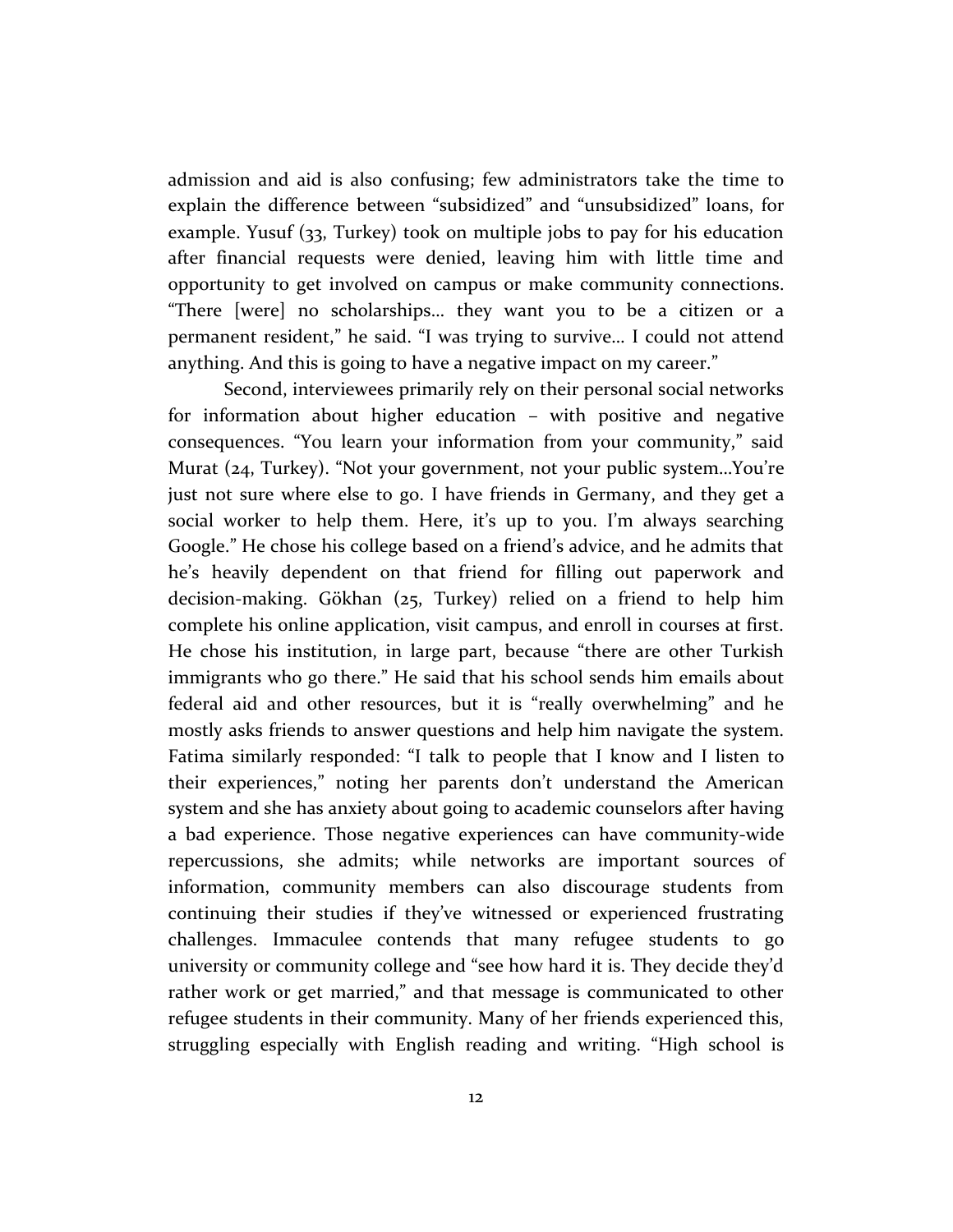much more basic," she said. After that, "they expect you to write like a college student."

Third, cultural differences sometimes make it difficult for our respondents to navigate and integrate into their college communities. Jelena (36, Bosnia) admits that she wasn't prepared for the cultural transition to American life, assuming that she was going to "Beverly Hills and Melrose Place" when she moved to the U.S. Midwest. "That was the perception I had at the time," she said with a laugh. Meanwhile, American students rarely have cultural knowledge about refugees' home communities. Murat joked that most Americans think Turkey is a lunch meat. "If you have an abroad experience, you know where Turkey is. Otherwise, no." Relatedly, Karim (29, Egypt) admits that

when multiple nationalities and races come together, there are pros and cons. The pros are you can get to see other cultures, but the cons are they may not like you the way you are…The first interaction is the most difficult part. You don't understand each other, and people are afraid to ask clarification questions.

Sometimes, lack of cultural knowledge combines with financial vulnerability in dangerous ways; for instance, refugee students are sometimes targeted by money making scams. Honorine paid \$2,000 to a fake recruiter who promised to find her lucrative daycare jobs. She lost her money and couldn't afford books or tuition. She only returned to school because she could borrow some money from friends. "My counselors, my professors, never knew what was going on with me," she said. "You just push on. Fake it until you make it."

Fourth, family relationships and cultural dynamics at home can also impact interviewees' educational plans. Sometimes those impacts are positive and supportive: Jelena intended to go to community college with her high school classmates and "figure it out," for instance, but her mother had other ideas. "My mother was like, 'Oh no you're not. Go to a normal college. Why do you have to be like everyone else?' She was a big influence there, she thought you should pick a college that you would enjoy." Many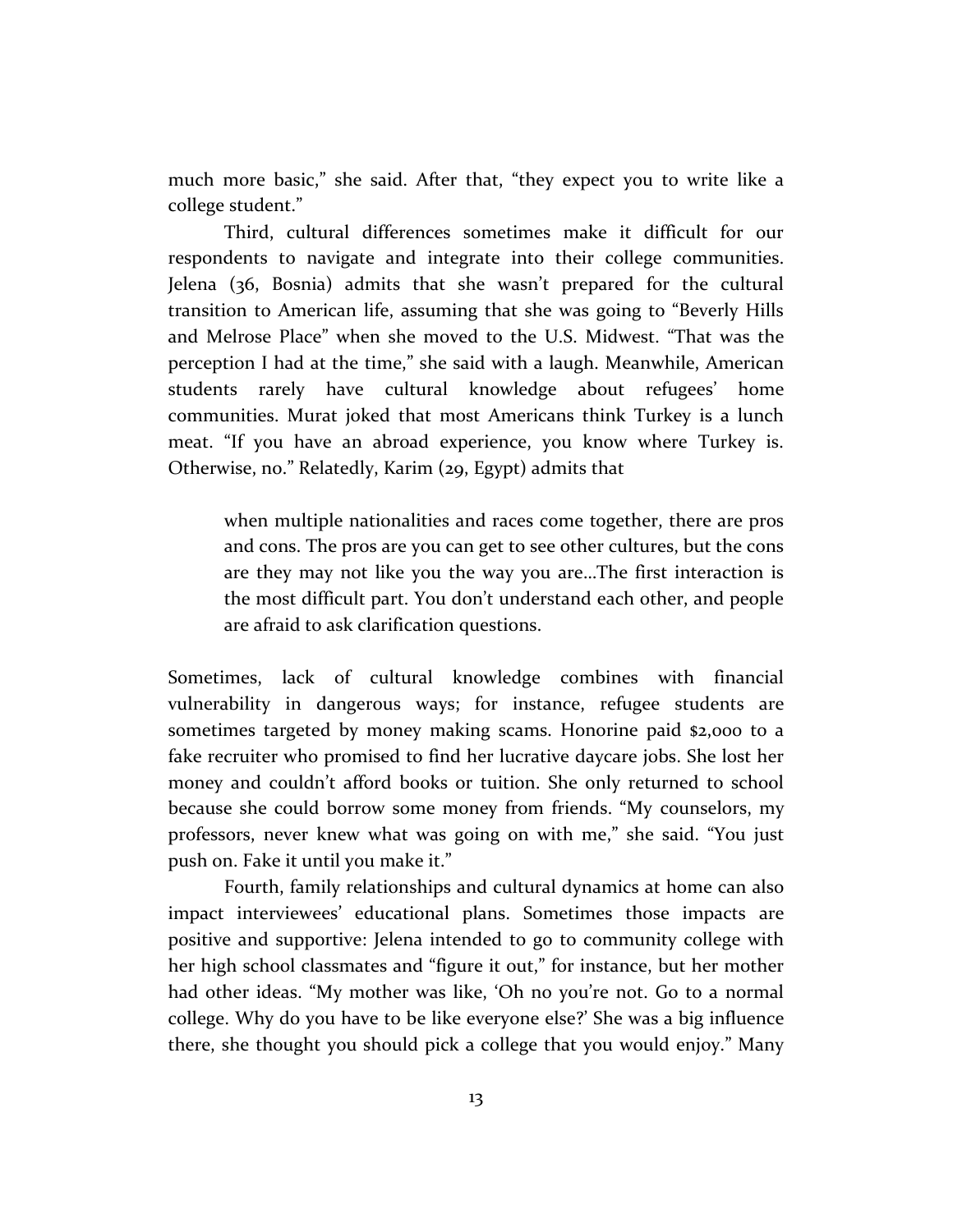students, such as Honorine, made decisions based on what older siblings had done before them; her sister had gone to community college, so that was the path most open to her. But she again warns that older people set the standard – and that standard sometimes includes giving up and dropping out. Indeed, sometimes cultural and family dynamics at home represent negative roadblocks to higher education. For Honorine, for instance, her parents worry about her becoming "too American" and feminist. "You're raised to be a 'home person,' a wife – but when you go to the university, you take cases and meet people. [My parents think] I'm brainwashed, it's hard for them to accept. I can't be who I want to be," she said, noting that her parents were particularly upset when she took a class on global gender rights. Fatima considers her parents "strict and religious," which means they want her home when she is not in class – she doesn't have the freedom to pursue internships or volunteer experiences, nor can she study at an out-of-town institution. (These restrictions are not placed on her brother.) Fatima says she's "so isolated" because of parental regulations, which also factor into what classes she takes and what field of study she pursues. While she would like a career in the fine arts, her parents want her to study an "acceptable" field; "They want me to have an 'actual' degree."

Fifth, respondents stress that faculty do not always understand the unique challenges facing respondents, especially when it comes to language barriers. Honorine notes that universities put international students in the "same box" as refugee students, but "they aren't the same thing"; international students might have an accent, but they have different experiences than refugee students and tend to have better writing and comprehension skills. She notes that professors often assume she understands terminology because her spoken English is good, but there is often a wide gap between spoken and written English skills. "Some professors still don't understand even if you explain it to them," she said. "'How can you not write if you can speak English?' But these are two different things. Some are very picky on grammar; I can try to do it if you show me how, I'm willing to do it, but many won't let you resubmit." Immaculee says she receives writing support from her university's academic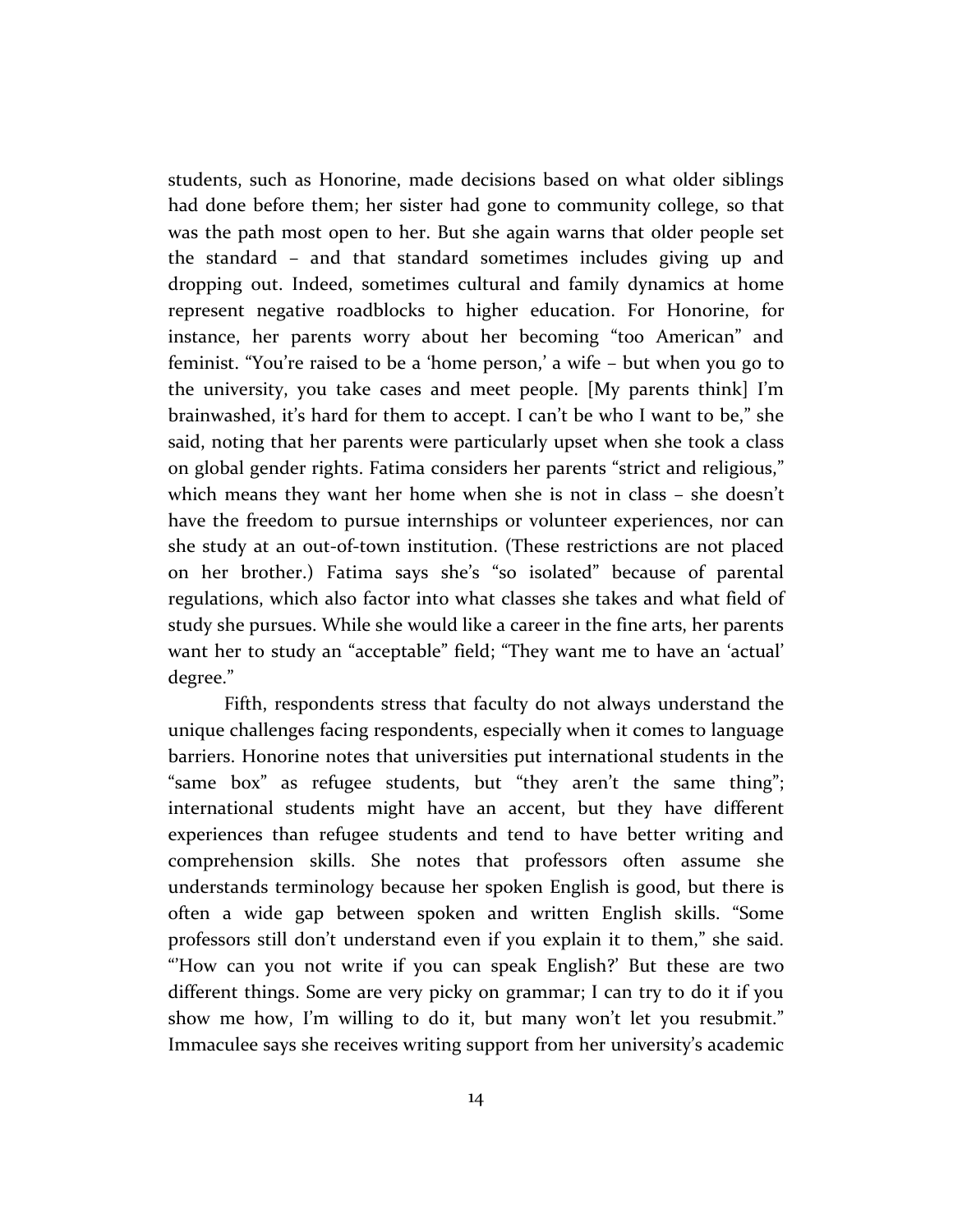resource center, but the quality of her tutors and editors varies greatly depending on the person she is assigned. "I try to do enough to pass the class, that is always the goal," she said. These challenges sometimes come as a surprise: "I came here thinking that I spoke English very fluently," said Jelena. "As soon as I stepped on the ground, I realized how little I knew…It was a shock and it took me a while to adjust. Speaking English was not necessarily easy, and neither was understanding it." Once an all-A student, Jelena received her first failing grade in American high school. "That was a blow. I basically cried every day for about six months because it was so challenging." Similarly, Karim attended an English school in his home country and was startled by how unprepared he was for American school: "The English we learned in Egypt was totally different. They said it was British, but I went to Britain and also here, and I don't know where they came up with that." While immersion is a good way to learn language, Jelena notes that having more resources (and patience) for non-native English speakers would be useful. "In some ways I appreciated that I was treated the same as everyone else, I kind of liked that," she said. "But at times it would have been nice to have that extra support when you needed it."

Yet sixth, faculty members and other support staff are often a key point-of-contact for encouraging our interviewees to continue their studies. Yara (26, Palestine/Syria) had such a terrible experience at the university counseling center that she never went back ("it did more damage than good" because the counselor did not understand her cultural background and story) but then found the support she needed from a dedicated staff member with training in multicultural studies. Honorine had a college professor that she describes as being "like my brother" because he put in extra effort to make sure she graduated on time and understood how things like online course scheduling worked. "I don't think I would have graduated without him," she said. Yusuf said a faculty member was "like a mother" because she was "caring, helpful, compassionate" in helping him apply for scholarships and locating pro-bono legal assistance. Similarly, Karim expressed appreciation for professors who accommodated his work schedule and gave him extra help: "I would ask to come at weird hours, they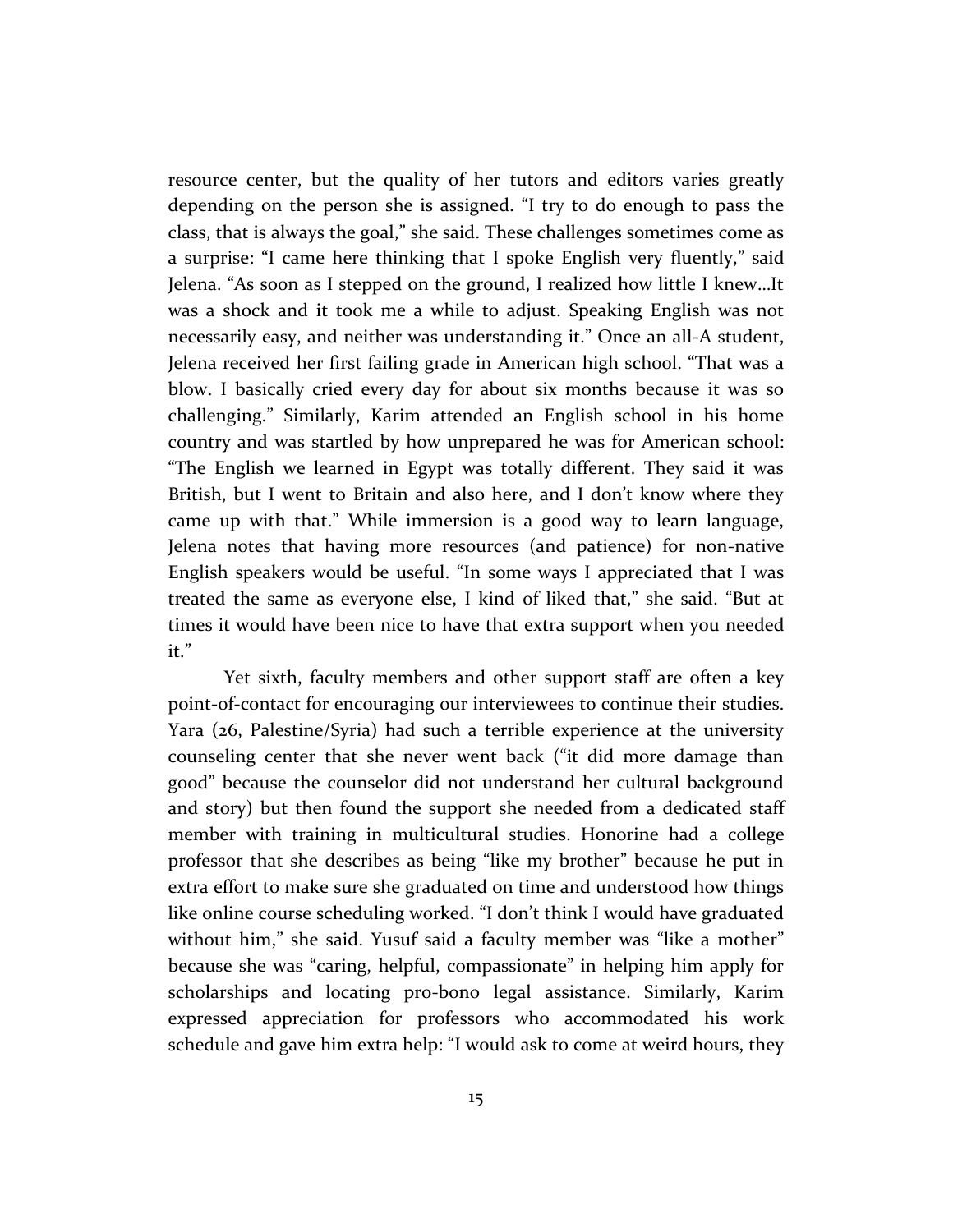never told me not to come. Most of the professors were from different countries, sometimes from the U.S., but all of them were super helpful regardless of nationality or race. That was one thing that really helped me keep going. Definitely, that was the power of God." Fatima also notes that one professor was "really supportive of me as an individual," sitting down to discuss career plans and talking about challenges she faced at home. "She offered me information that my parents didn't know."

Lastly, administrators also tend to confuse international students in general with our displaced respondents, which leads to miscommunication and uncertainty about processing paperwork. Hassan said that if he could change anything about his institution, it would be making sure that people know the differences between refugees, asylum-seekers, and immigrants. "It is frustrating when I have to explain to an admissions officer what an asylum seeker is," he said. Relatedly, Murat's admissions paperwork at community college was initially processed as an international student; admissions recruiters were "confused" and said they needed to "talk to someone" to understand the process for displaced students. He was able to show a copy of his high school diploma but could not get academic transcripts, since his high school had been shut down. University officials eventually allowed him to submit a waiver for the missing transcripts. Preliminary research suggests that these challenges also exist in American high schools. Honorine said that high school guidance counselors and teachers "didn't know what to do with [refugees]" and focused most attention on integrating them with other students, rather than talking about higher education and future careers. "People don't know how to search for colleges, how to prepare, what that environment will be like," she said, reiterating how refugee students seek out help and information from their social networks when their counselors fail them.

#### **Concluding Reflections**

Findings from this preliminary research study highlight how refugees and asylum seekers may face unique challenges in pursuit of higher education. Interviews reveal that displaced respondents often struggle to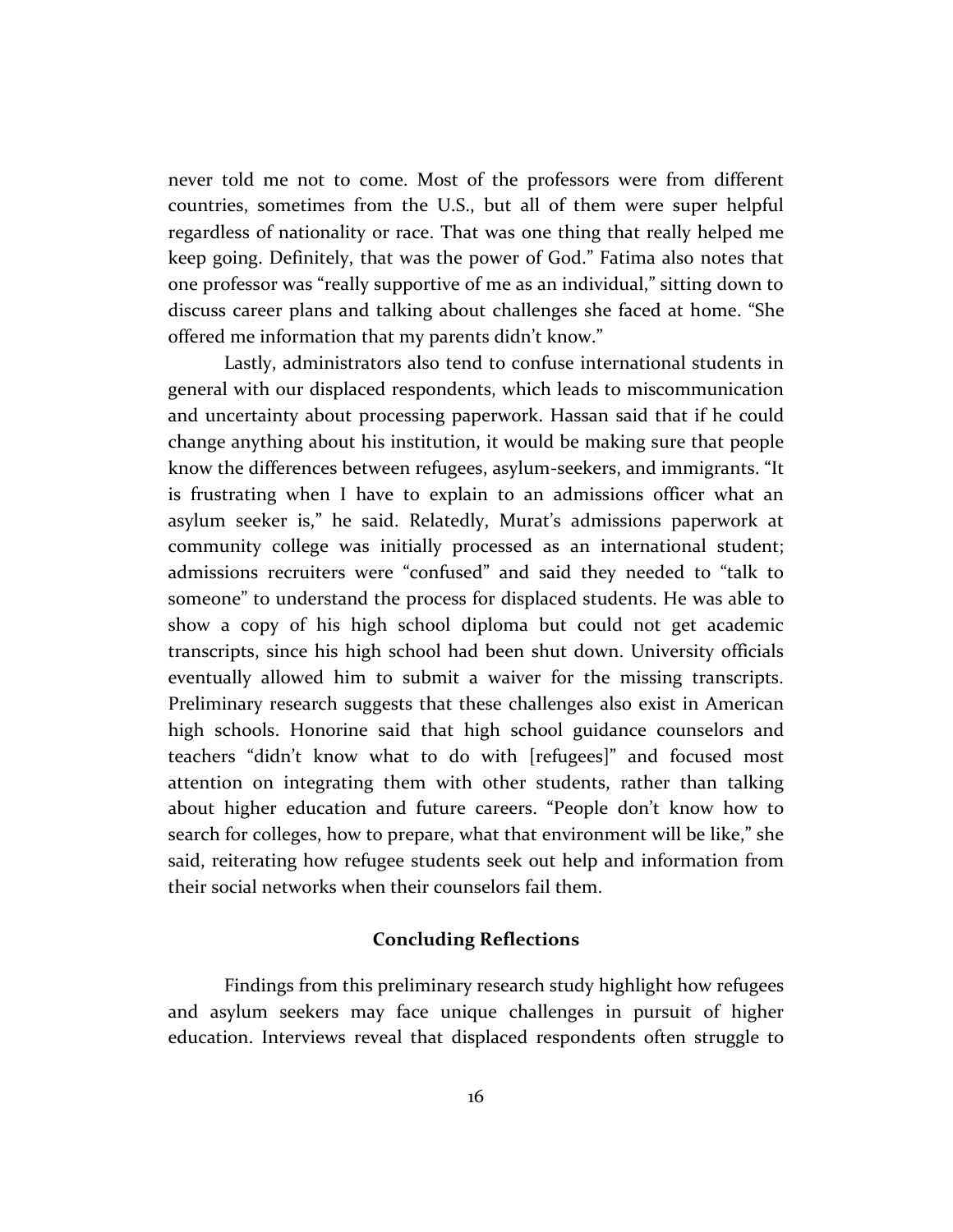understand the complicated American higher education system and they primarily rely on their personal social networks to garner information about higher education, for good and for bad. Cultural differences can complicate interviewees' attempts to integrate into their new communities, and both family relationships and cultural dynamics at home may also create educational challenges. Faculty sometimes fail to understand the challenges facing our respondents and administrators tend to confuse international students in general with displaced interviewees, yet faculty members and other support staff are often key for their success. While refugee and asylum-seeking students who participated in this study have complicated and challenging experiences within U.S. higher education, they remain determined to continue their studies and earn college degrees.

This preliminary data illustrates the need for further study, particularly as countries like the United States experience growing antimigrant sentiment. While existing scholarship largely ignores the issue of displaced students at the college and university levels, we hope that this study serves as a starting point for further research. For example, one theme that emerges from this data is the experiential differences between traditional "international" students and displaced students. Another point to consider is how challenges facing displaced students are also similar to the obstacles to undocumented migrant students. <sup>8</sup> A possible future agenda, for instance, could explore the ways that refugee and asylum seeking students are similar to, as well as different from, undocumented youth. Marisol Clark-Ibáñez (2015) explores the ways in which undocumented Latino youth navigate multiple social worlds. Her research participants struggled with stress associated with the threat of deportation,

<sup>8</sup> Fons Coomans, UNESCO Chair in Human Rights and Peace, argues that "[m]aking sure undocumented migrants are equally able to access education is one of several challenges in realizing the fundamental human rights of refugees" (United Nations Educational, Scientific and Cultural Organization, 2018). He contends that while the needs of refugees are recognized by the 1951 Refugee Convention, international human rights norms still lack adequate protection for the educational rights of asylum seekers and irregular or undocumented migrants.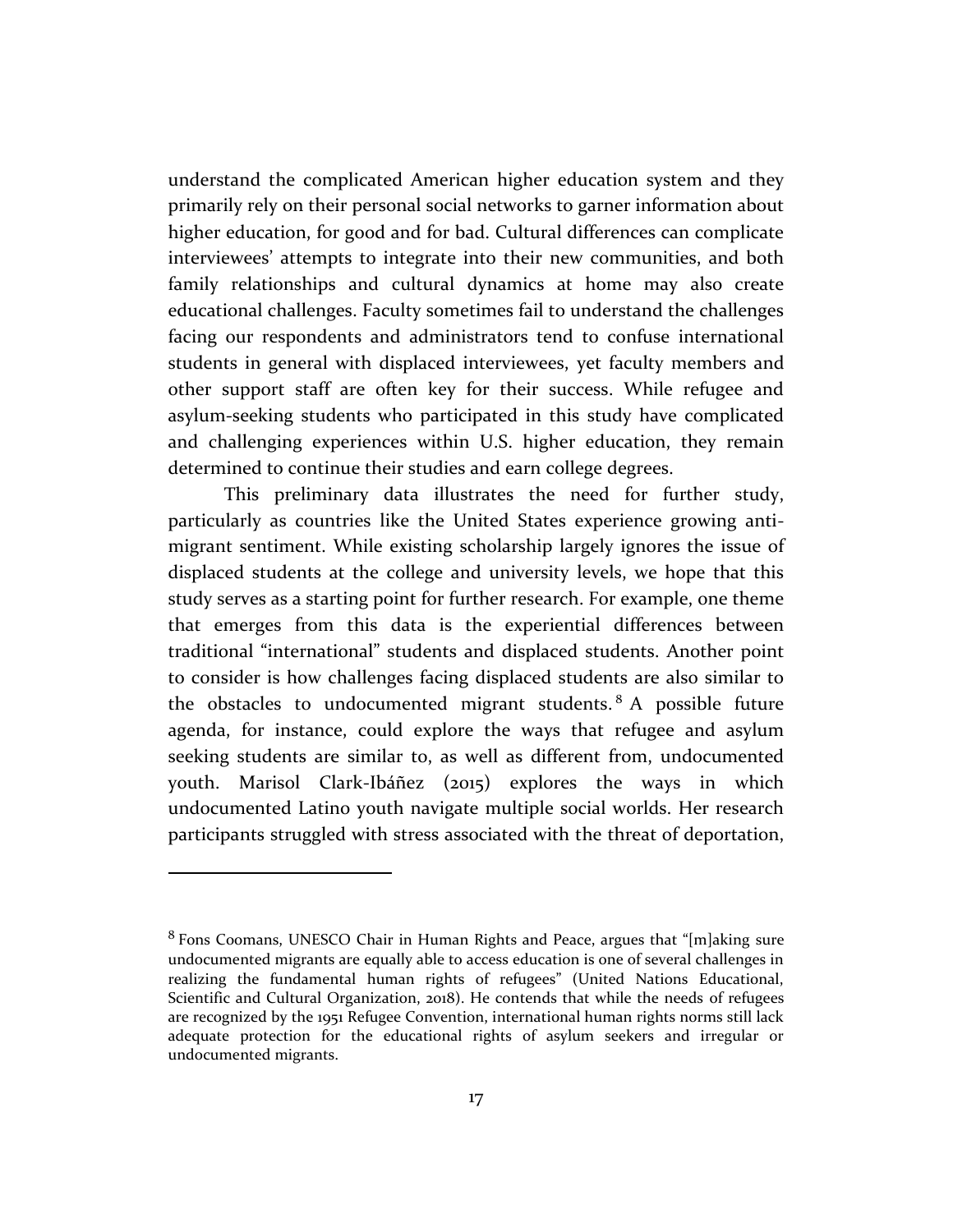financial barriers, and socio-legal challenges within the greater community – in many ways, experiences that are shared by refugee and asylum seeking students. Clark-Ibáñez (2015) found that "the university campus had an important role in setting the tone and offering resources that directly affected the trust building and educational successes of these students" (p. 137). Similar to what we observed in our interviews with displaced students, campus actors such as faculty members and administrators had the ability to encourage or discourage students in their pursuit of higher education. Recommendations to strengthen institutional commitment to undocumented students, to provide specific resources and trainings, to encourage informed and aware pedagogy, and to foster more responsible staff and services to truly serve vulnerable student populations (Clark-Ibáñez, 2015, pp. 138-141) can all be potentially adapted to respond to displaced students' needs.

With our interview data and Clark-Ibáñez's (2015) recommendations in mind, we end this article with several starting points for supporting displaced students as they pursue higher education.

#### *Financial aid opportunities for asylum seekers*

Delays in asylum processing may have serious financial consequences for displaced students, since refugee status is necessary for a variety of need-based and merit-based scholarships, as well as federal student loans. The U.S. government does not make guarantees on how long the asylum process will take, but some asylum seekers can wait years before their cases are decided. One student asylum seeker was told that a decision was likely within two weeks of their asylum interview; at the time of this writing, two years later, the student was still waiting. The backlog of cases in U.S. immigration courts continues to rise dramatically (see: Transactional Records Access Clearinghouse, 2020), while some asylum seekers wait years for their initial asylum interview and eventual status determination. Asylum seekers can apply for work authorization after their case has been pending for 150 days, but they remain in limbo until a decision is made. "The backlogs and delays can cause prolonged separation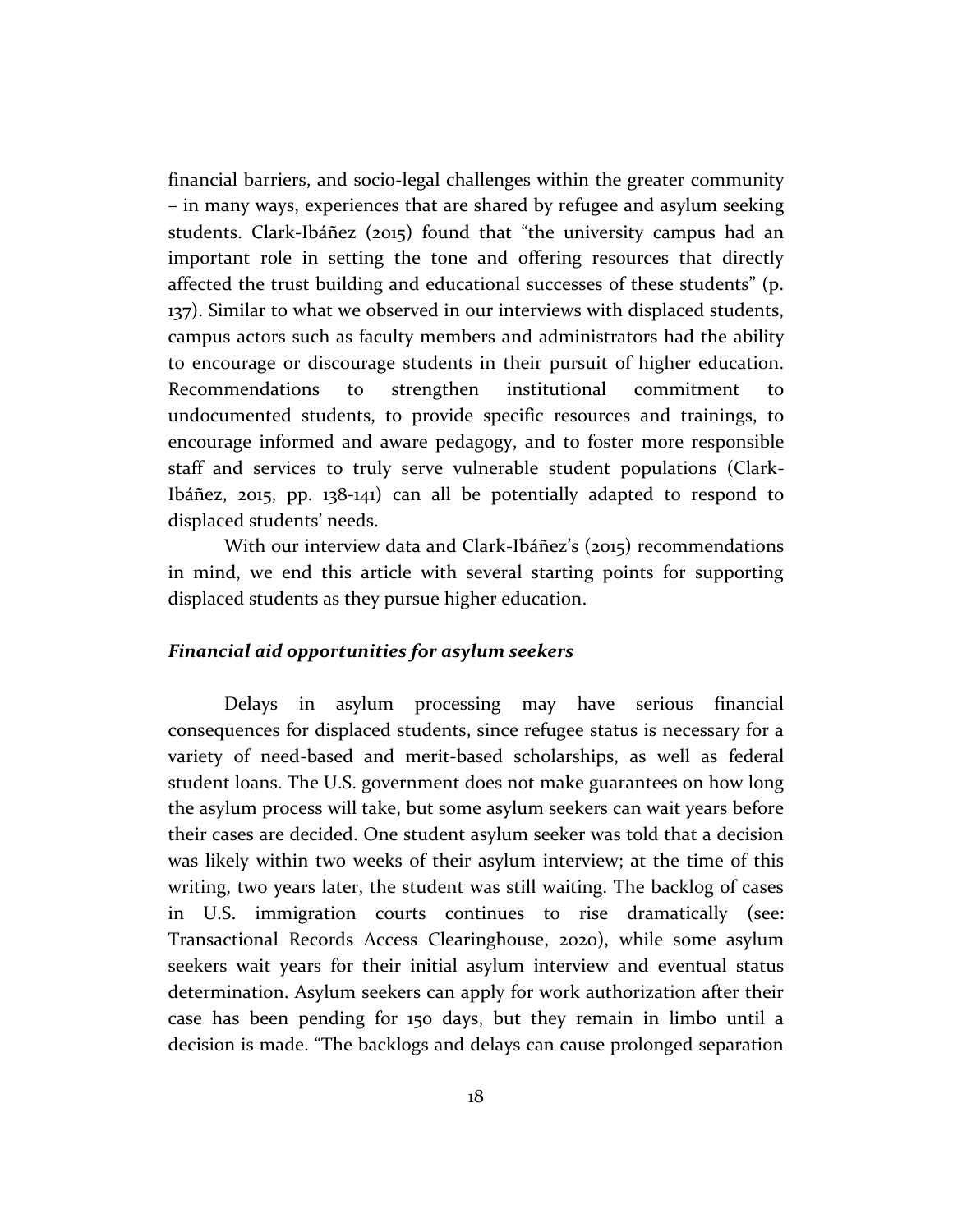of refugee families, leave family members abroad in dangerous situations, and make it more difficult to retain pro bono counsel for the duration of the asylum seeker's case," explains the American Immigration Council (2018). Colleges and universities should consider offering financial aid opportunities tailored toward displaced students whose asylum cases are still pending. Among some public institutions, universities can also opt to offer in-state tuition to asylum seekers. These options will provide displaced students with wider options for pursuing higher education and, in some cases, prevent students from ending or interrupting their studies.

#### *Training for faculty and staff*

A common theme that emerged from the interview data was that university faculty and staff rarely understand the difference between forced displacement and immigration. By treating refugee and asylum-seeking students simply as "international students," universities fail to address the unique vulnerabilities faced by their displaced student population. This misunderstanding likely leads to failures in student recruitment and retention, as well as leaves displaced students at a disadvantage even if they are able to graduate. To remedy this problem, universities may provide training and other resources to better equip faculty and staff to educate and assist displaced students. University offices associated with admissions, financial aid, academic advising, health services, and other should be aware of the challenges faced by refugees and asylum seekers—and have information needed to address those obstacles in a meaningful way. Similarly, many faculty would be better able to support their displaced students if they had a great understanding of their needs.

#### *Building awareness and solidarity on campus*

Anti-migrant fervor has become increasingly "mainstreamed" in the last ten years, accelerated by U.S. President Donald Trump's attempts to drastically reduce migration to the United States. Trump has referred to immigrants and refugees as "an invasion," for instance, while opponents of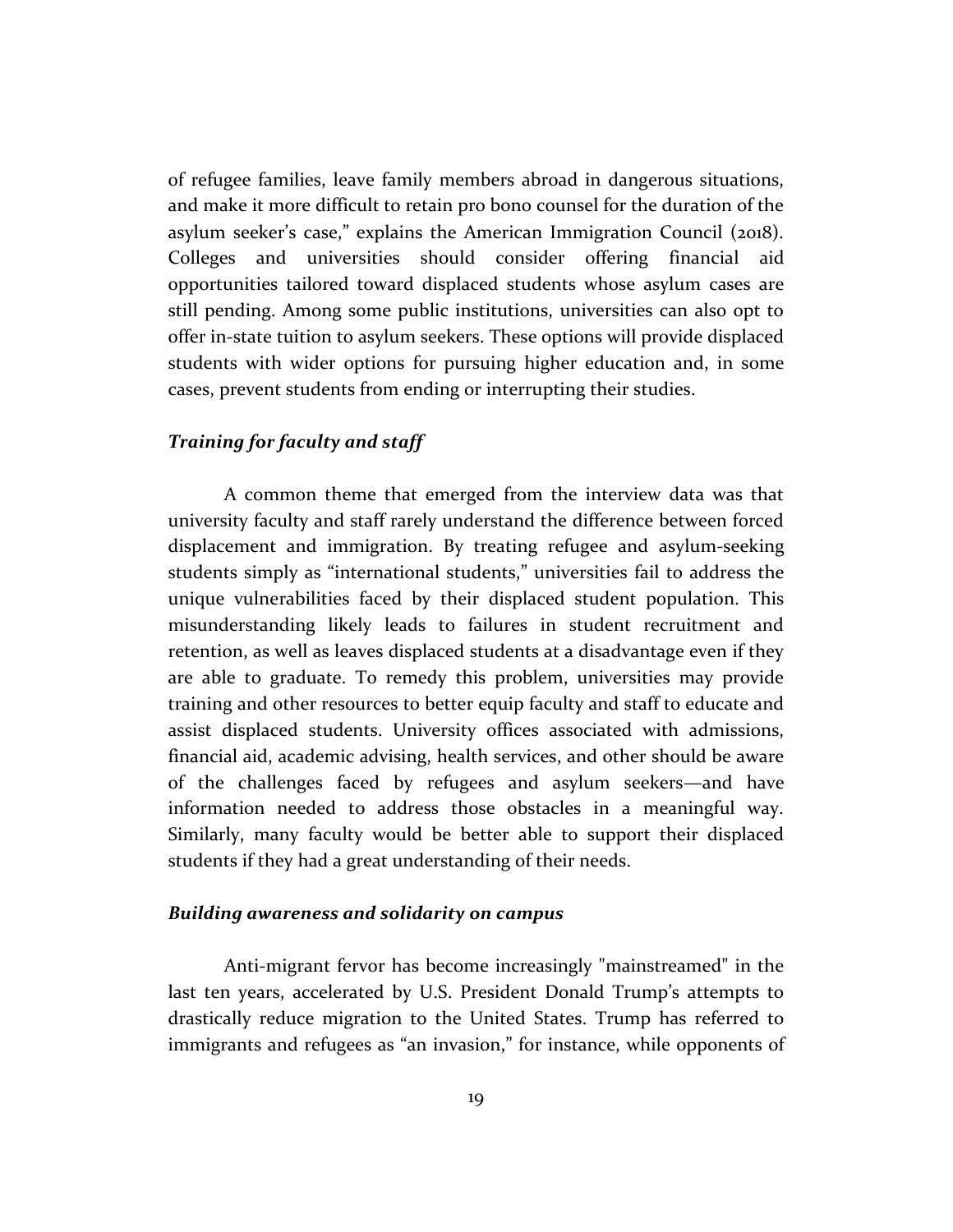migration use social media to demonize migrants, including displaced people (Anti-Defamation League, 2018). Experts warn that anti-immigrant hate groups are using the Covid-19 pandemic to conflate migration and public health, thus demonizing newcomers as a threat to the American polity (Bejarano, 2020). To counter the effects of these dangerous developments, it is imperative that campus communities understand the realities of displacement – including how and why people claim asylum or are resettled in the United States – and identify displaced people as part of their existing student body. To this end, Amnesty International (2018) provides a toolkit for student governments to pass a "Refugees Welcome" resolution in support of refugees on campus. These resolutions aim to support displaced people in their campus community and counter rising anti-refugee sentiments, as well as providing accurate information about displacement.

Higher education cannot erase the loss and trauma associated with forced displacement, but it can provide young people with opportunities to integrate into their new communities, achieve their personal and professional goals, and regain a sense of purpose moving forward. Support for displaced students is imperative for educators devoted to the values of HRE and the fundamental human right to education. These preliminary research findings illustrate the need for further attention to refugee and asylum-seeking students – those already in our classrooms, as well as those who are considering advanced study. By acknowledging that displaced students face unique challenges and vulnerabilities, campus communities may begin the work of truly supporting refugees and asylum seekers on their college journeys.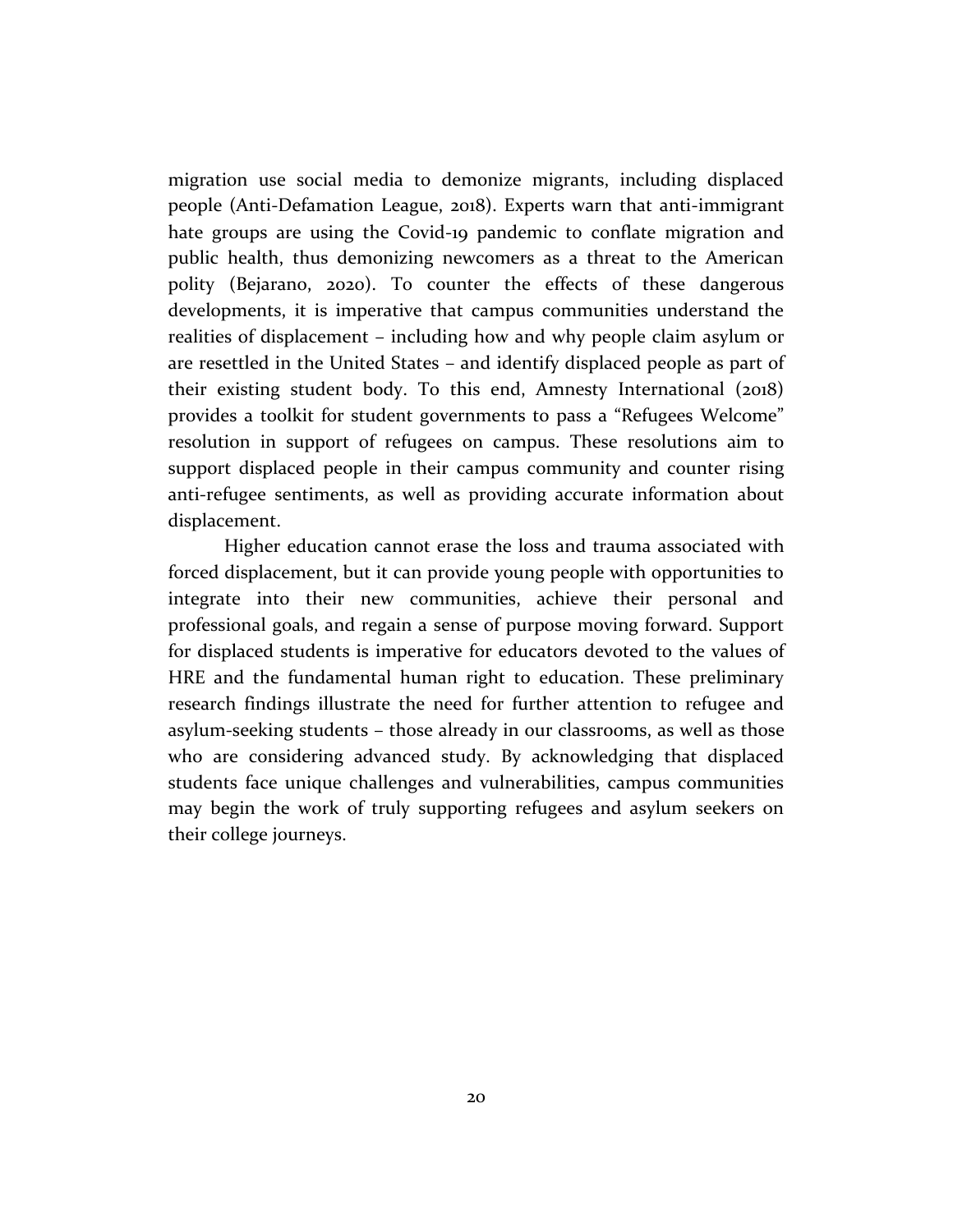#### **References**

- American Immigration Council. (2018, May 14). *Asylum in the United States*. [https://www.americanimmigrationcouncil.org/research/asylum](https://www.americanimmigrationcouncil.org/research/asylum-united-states)[united-states](https://www.americanimmigrationcouncil.org/research/asylum-united-states)
- Amnesty International. (2018, May 15). *Refugees welcome: College resolutions toolkit*. [https://www.amnestyusa.org/wp](https://www.amnestyusa.org/wp-content/uploads/2018/05/FINAL-021218-AIUSA-College-Resolution-Toolkit.v3.pdf)[content/uploads/2018/05/FINAL-021218-AIUSA-College-Resolution-](https://www.amnestyusa.org/wp-content/uploads/2018/05/FINAL-021218-AIUSA-College-Resolution-Toolkit.v3.pdf)[Toolkit.v3.pdf](https://www.amnestyusa.org/wp-content/uploads/2018/05/FINAL-021218-AIUSA-College-Resolution-Toolkit.v3.pdf)
- Anti-Defamation League. (2018, November). *Mainstreaming hate: The antiimmigrant movement in the U.S.*  <https://www.adl.org/the-anti-immigrant-movement-in-the-us>
- Baker, S., Ramsay, G., Irwin, E., & Miles, L. (2018). 'Hot', 'cold' and 'warm' supports: Towards theorising where refugee students go for assistance at university. *Teaching in Higher Education, 23*(1), 1-6.
- Bejarano, E. (2020, April 21). *COVID-19, also known as the coronavirus, is the latest disease the nativist movement has politicized to demonize immigrants.* Southern Poverty Law Center. [https://www.splcenter.org/hatewatch/2020/04/21/anti-immigrant](https://www.splcenter.org/hatewatch/2020/04/21/anti-immigrant-movement-has-history-politicizing-disease)[movement-has-history-politicizing-disease](https://www.splcenter.org/hatewatch/2020/04/21/anti-immigrant-movement-has-history-politicizing-disease)
- Besteman, C. (2016). *Making refuge: Somali Bantu refugees and Lewiston, Maine.* Duke University Press.
- Çağlar, A., & Glick Schiller, N. (2018). *Migrants & city-making: Dispossession, displacement, & urban regeneration.* Duke University Press.
- Clark-Ibáñez, M. (2015). *Undocumented Latino youth: Navigating their words.* Lynne Reinner Publishers.
- Crea, T. M. (2016). Refugee higher education: Contextual challenges and implications for program design, delivery, and accompaniment. *International Journal of Educational Development, 46,* 12-22.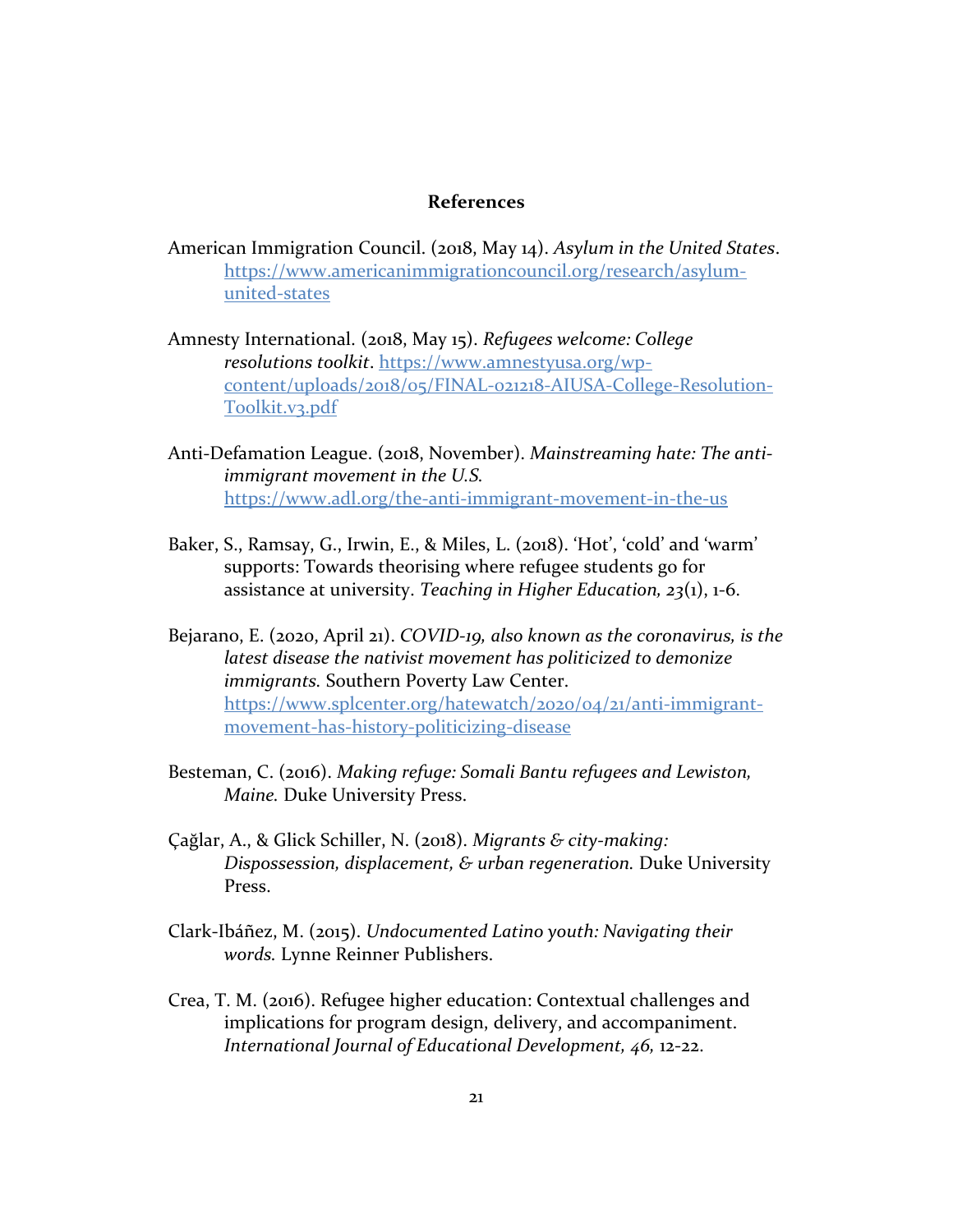- De Wit, H., & Altbach, P. G. (2016). The Syrian refugee crisis and higher education. *International Higher Education, 84* (Winter), 9-10.
- Dryden-Peterson, S. (2016). Refugee education in countries of first asylum: Breaking open the black box of pre-resettlement experiences. *Theory and Research in Education, 14*(2), 131-148.
- Federal Student Aid. (n.d.). *Many non-U.S. citizens qualify for federal student aid*. [https://studentaid.gov/understand](https://studentaid.gov/understand-aid/eligibility/requirements/non-us-citizens)[aid/eligibility/requirements/non-us-citizens](https://studentaid.gov/understand-aid/eligibility/requirements/non-us-citizens)
- Gateley, D. E. (2015). A policy of vulnerability or agency? Refugee young people's opportunities in accessing further and higher education in the UK. *Compare, 45*(1), 26-46.
- Graham, H. R., Minhas, R. S., & Paxton, G. (2016). Learning problems in children of refugee background: A systematic review. *Pediatrics, 137*(6).
- Immigrant & Refugee Women's Program. (n.d.). *Homepage*. [https://irwpstl.org](https://irwpstl.org/)
- Ing, W., & Bhardwa, S. (2018, May 2). *Scholarships available in the US for international students*. Times Higher Education. [https://www.timeshighereducation.com/student/advice/scholarship](https://www.timeshighereducation.com/student/advice/scholarships-available-us-international-students) [s-available-us-international-students](https://www.timeshighereducation.com/student/advice/scholarships-available-us-international-students)

International Institute. (n.d.a). *About Us*.<https://www.iistl.org/about-us>

- International Institute. (n.d.b). *Refugee Resettlement Program*. <https://www.iistl.org/resettlement>
- International Organization for Migration. (2011). *Key* migration terms. <https://www.iom.int/key-migration-terms>
- Kingston, L. N. (2019). *Fully human: Personhood, citizenship, and rights.*  Oxford University Press.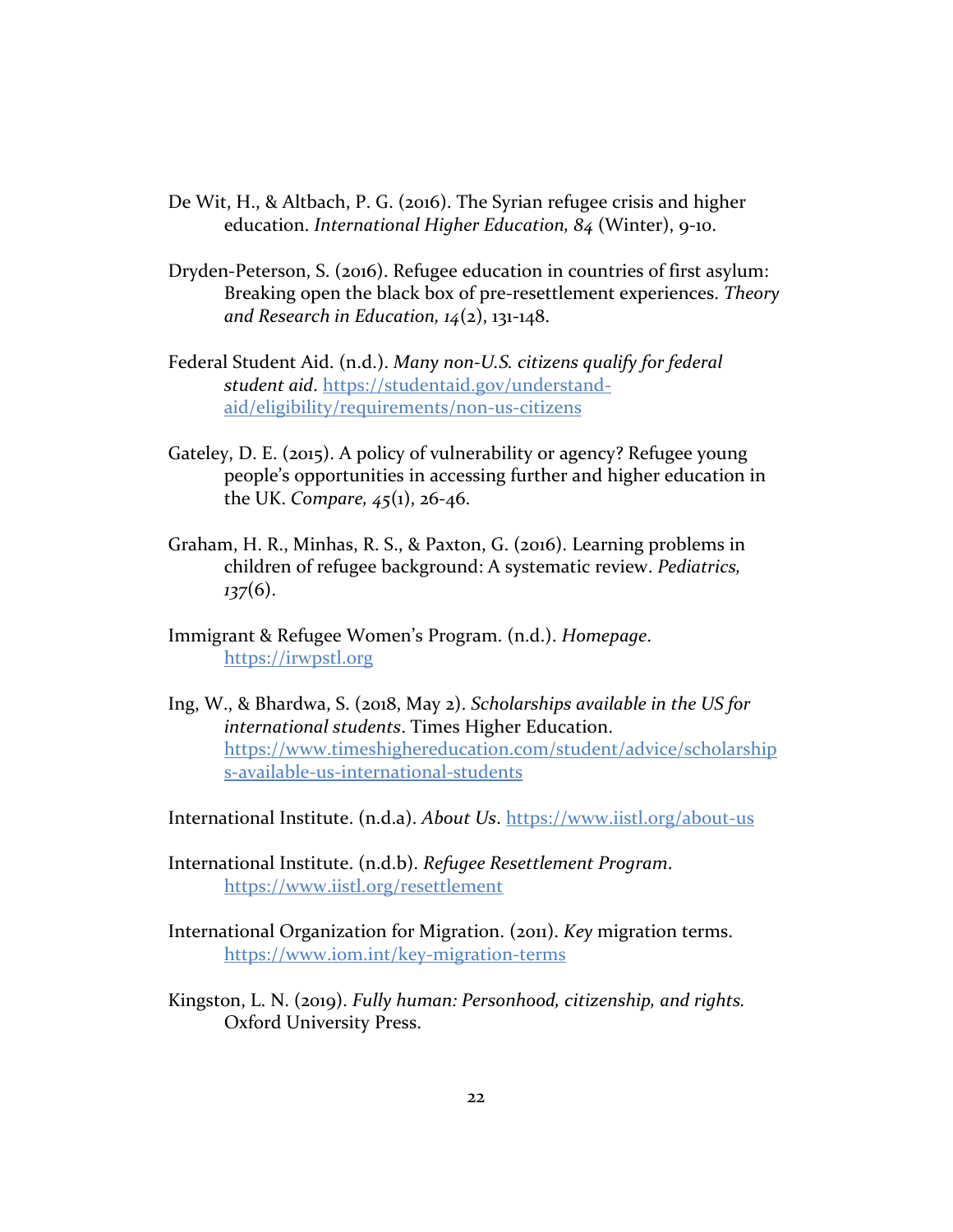Lamont, C. (2015). *Research methods in international relations.* Sage.

- Migration Policy Institute. (2017). *Trump executive order on refugees and travel ban: A brief review*. [https://www.migrationpolicy.org/research/trump-executive-order](https://www.migrationpolicy.org/research/trump-executive-order-refugees-and-travel-ban-brief-review)[refugees-and-travel-ban-brief-review](https://www.migrationpolicy.org/research/trump-executive-order-refugees-and-travel-ban-brief-review)
- OLIve course students, IT trainer and director. (2019). "Education is key to life": The importance of education from the perspective of displaced learners. *Forced Migration Review, 60* (March), 41-42.
- Park, J. Y. (2017). Responding to marginalization: Language practices in African-born Muslim refugee youths in an American urban high school. *SAGE Open,* January-March, 1-13.
- Redden, E. (2015, September 25). *The Syrian refugee crisis and higher education*. *Inside Higher Ed.* [https://www.insidehighered.com/news/2015/09/25/syrian-refugee](https://www.insidehighered.com/news/2015/09/25/syrian-refugee-crisis-and-higher-education)[crisis-and-higher-education](https://www.insidehighered.com/news/2015/09/25/syrian-refugee-crisis-and-higher-education)
- Shakya, Y. B., Guruge, S., Hynie, M., Akbari, A., Malik, M., Htoo, S., Khogali, A., Mona, S. A., Murtaza, R., & Alley, S. (2010). Aspirations for higher education among newcomer refugee youth in Toronto: Expectations, challenges, and strategies. *Refuge, 27*(2), 65-78.
- Singer, A., & Wilson, J. H. (2006, September). *From "there" to "here": Refugee resettlement in metropolitan America.* The Brookings Institution. [https://www.brookings.edu/wp](https://www.brookings.edu/wp-content/uploads/2016/06/20060925_singer.pdf)[content/uploads/2016/06/20060925\\_singer.pdf](https://www.brookings.edu/wp-content/uploads/2016/06/20060925_singer.pdf)
- Tandon, M. (2016). Resettlement struggles of Burmese refugee students in U.S. high schools: A qualitative study. *Journal of Southeast Asian American Education and Advancement, 11.*
- The Advocates for Human Rights. (n.d.). *What is human rights education?* [https://www.theadvocatesforhumanrights.org/what\\_is\\_human\\_right](https://www.theadvocatesforhumanrights.org/what_is_human_rights_education) s education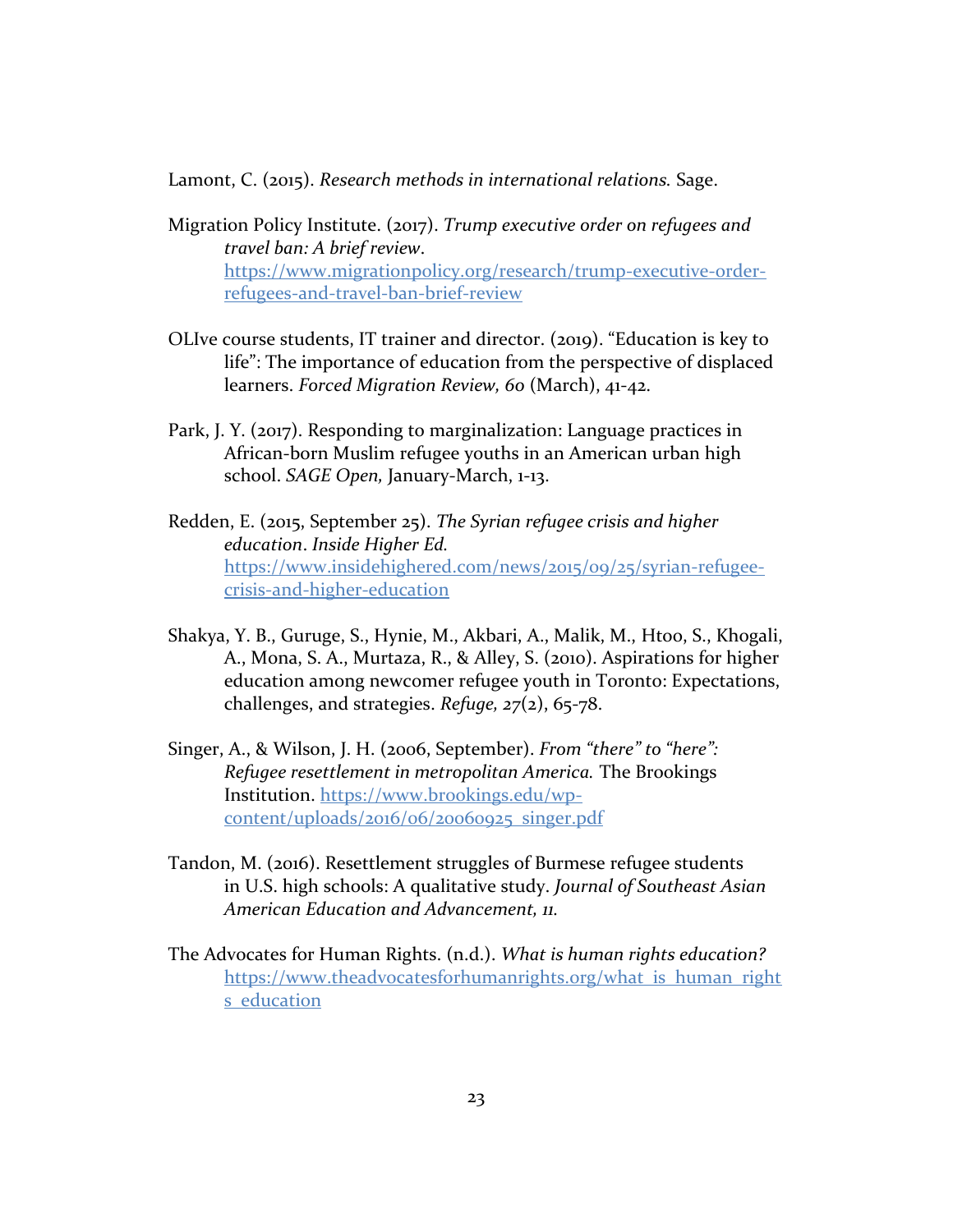- Thomas, R. L. (2016). The right to quality education for refugee children through social inclusion. *Journal of Human Rights and Social Work,* 1, 193-201.
- Transactional Records Access Clearinghouse. (2020). *Backlog of Pending Cases in Immigration Courts as of March 2020*. Syracuse University. [https://trac.syr.edu/phptools/immigration/court\\_backlog/apprep\\_ba](https://trac.syr.edu/phptools/immigration/court_backlog/apprep_backlog.php) [cklog.php](https://trac.syr.edu/phptools/immigration/court_backlog/apprep_backlog.php)
- United Nations Educational, Scientific and Cultural Organization. (2018). *Fulfilling the right to education for refugees and undocumented migrants*. [https://en.unesco.org/news/fulfilling-right-education](https://en.unesco.org/news/fulfilling-right-education-refugees-and-undocumented-migrants)[refugees-and-undocumented-migrants](https://en.unesco.org/news/fulfilling-right-education-refugees-and-undocumented-migrants)
- United Nations High Commissioner for Refugees. (2015). *Higher Education Considerations for Refugees in Countries Affected by the Syria and Iraq Crises*. [https://www.unhcr.org/publications/education/568bc5279/educatio](https://www.unhcr.org/publications/education/568bc5279/education-brief-7-higher-education-considerations-refugees-countries-affected.html) [n-brief-7-higher-education-considerations-refugees-countries](https://www.unhcr.org/publications/education/568bc5279/education-brief-7-higher-education-considerations-refugees-countries-affected.html)[affected.html](https://www.unhcr.org/publications/education/568bc5279/education-brief-7-higher-education-considerations-refugees-countries-affected.html)
- United Nations High Commissioner for Refugees. (2016). *"Refugees" and "migrants" – frequently asked questions (FAQs)*. Retrieved August 12, 2020, from [https://www.unhcr.org/en](https://www.unhcr.org/en-us/news/latest/2016/3/56e95c676/refugees-migrants-frequently-asked-questions-faqs.html)[us/news/latest/2016/3/56e95c676/refugees-migrants-frequently](https://www.unhcr.org/en-us/news/latest/2016/3/56e95c676/refugees-migrants-frequently-asked-questions-faqs.html)[asked-questions-faqs.html](https://www.unhcr.org/en-us/news/latest/2016/3/56e95c676/refugees-migrants-frequently-asked-questions-faqs.html)
- United Nations High Commissioner for Refugees. (2017). *Frequently Asked Questions: Albert Einstein German Academic Refugee Initiative (DAFI)*. Retrieved August 12, 2020, from [https://www.unhcr.org/en](https://www.unhcr.org/en-us/protection/operations/40dbee984/albert-einstein-german-academic-refugee-initiative-fund-dafi-frequently.html)[us/protection/operations/40dbee984/albert-einstein-german](https://www.unhcr.org/en-us/protection/operations/40dbee984/albert-einstein-german-academic-refugee-initiative-fund-dafi-frequently.html)[academic-refugee-initiative-fund-dafi-frequently.html.](https://www.unhcr.org/en-us/protection/operations/40dbee984/albert-einstein-german-academic-refugee-initiative-fund-dafi-frequently.html)
- United Nations High Commissioner for Refugees. (2018). *Turn the tide: Refugee education in crisis*. <https://www.unhcr.org/5b852f8e4.pdf>